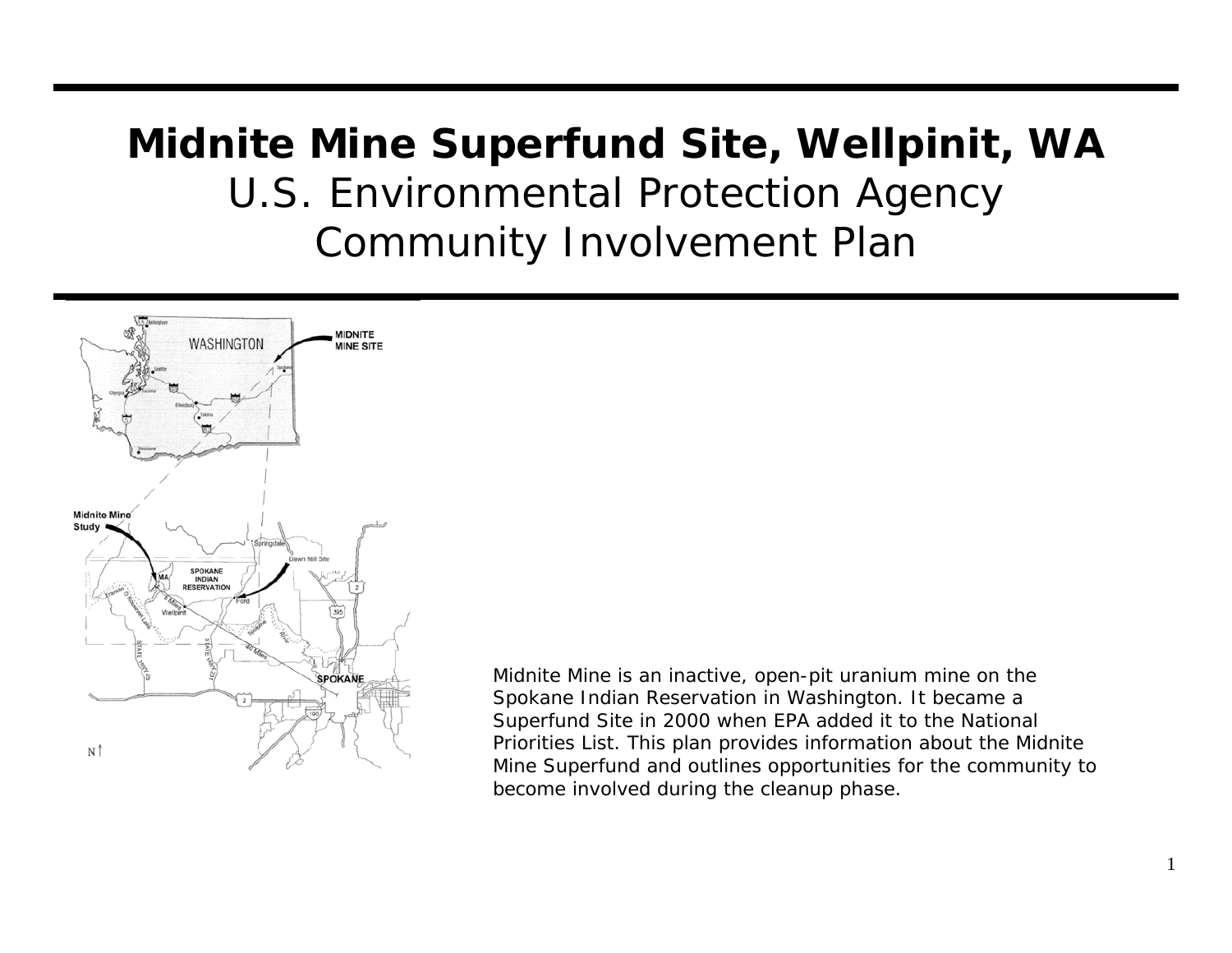### **Contents**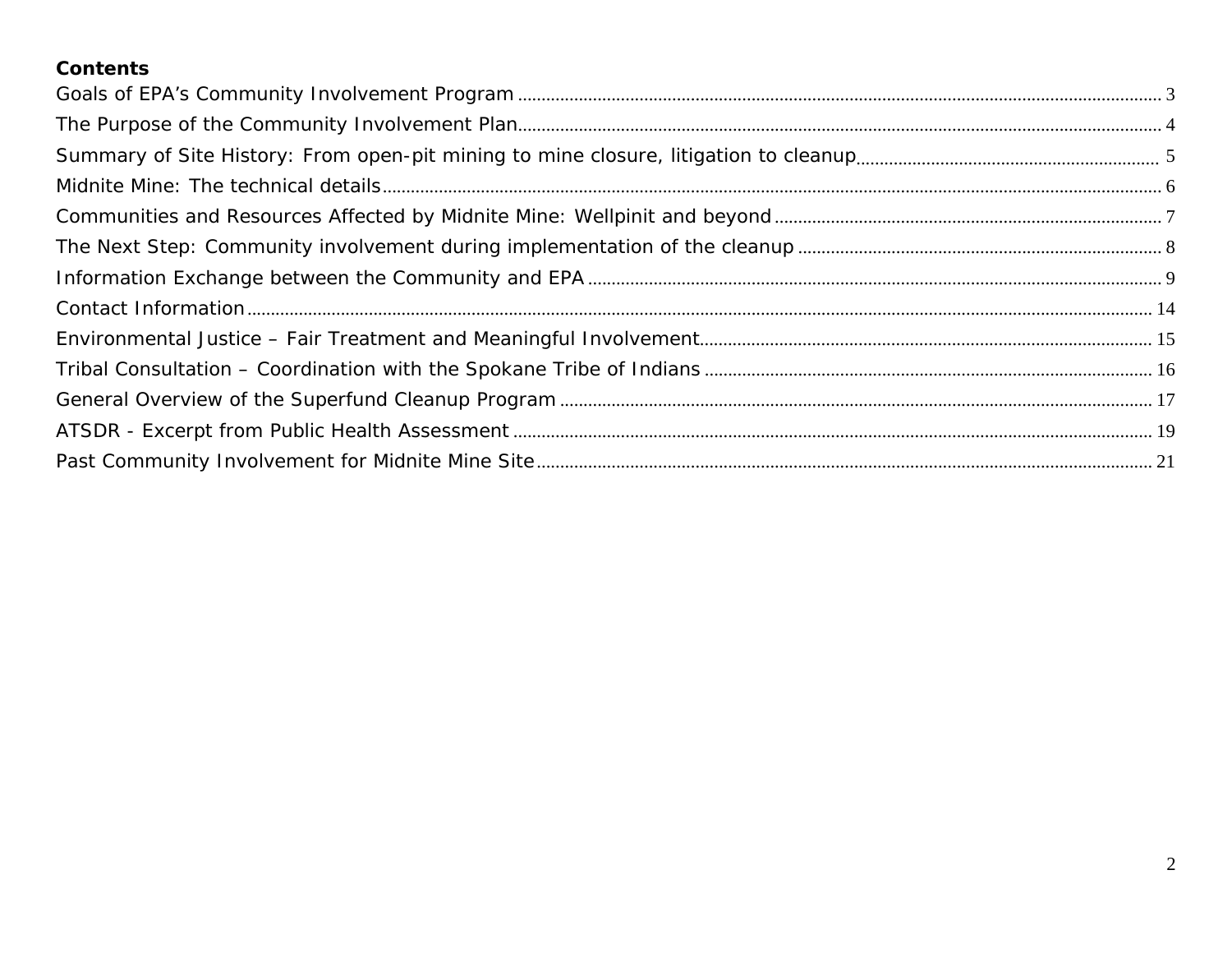### **EPA REGION 10 SEATTLE, WA**

### **Goals of EPA's Community Involvement Program**

- 1. Provide opportunities for the public to become actively involved
- 2. Meet the community's information needs
- 3. Incorporate community input, knowledge, issues and concerns into cleanup decisions
- 4. Give feedback to the public on how their issues and concerns were incorporated into the cleanup work.

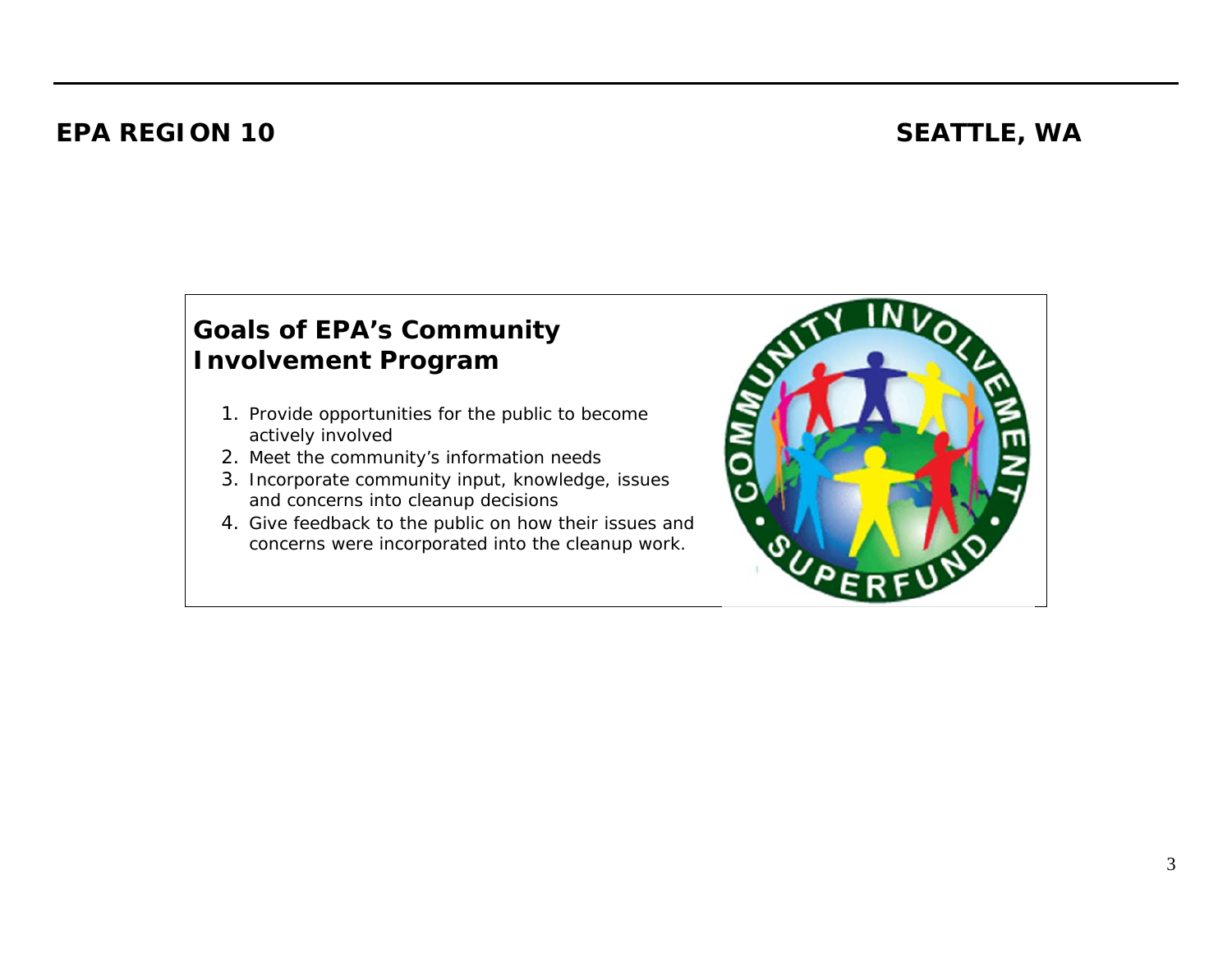### **The Purpose of the Community Involvement Plan**

The purpose of the Community Involvement Plan is not to provide technical answers to the community's questions, but rather to show how, when and where EPA will provide information the public needs to understand our work, and to show how the community can be actively involved in the cleanup process.

EPA relies on the tools and techniques developed over the years, but has the flexibility to add site-specific activities as circumstances dictate. The official guidance for EPA's Community Involvement is available on the Internet at http://www2.epa.gov/superfund/community-involvement-tools-and-resources.

The CIP is a "living document," meaning that it will be modified as new information and issues develop over the course of the investigation and cleanup of the Site.

EPA understands that transparency in its cleanup process builds public confidence and encourages public participation. Frequent and informative communication and public education throughout the cleanup process should involve all stakeholders. Public education can be enhanced by the use of an independent technical advisor through grant programs (see below for more information).

We welcome suggestions from community members on how we can best keep you informed and involved.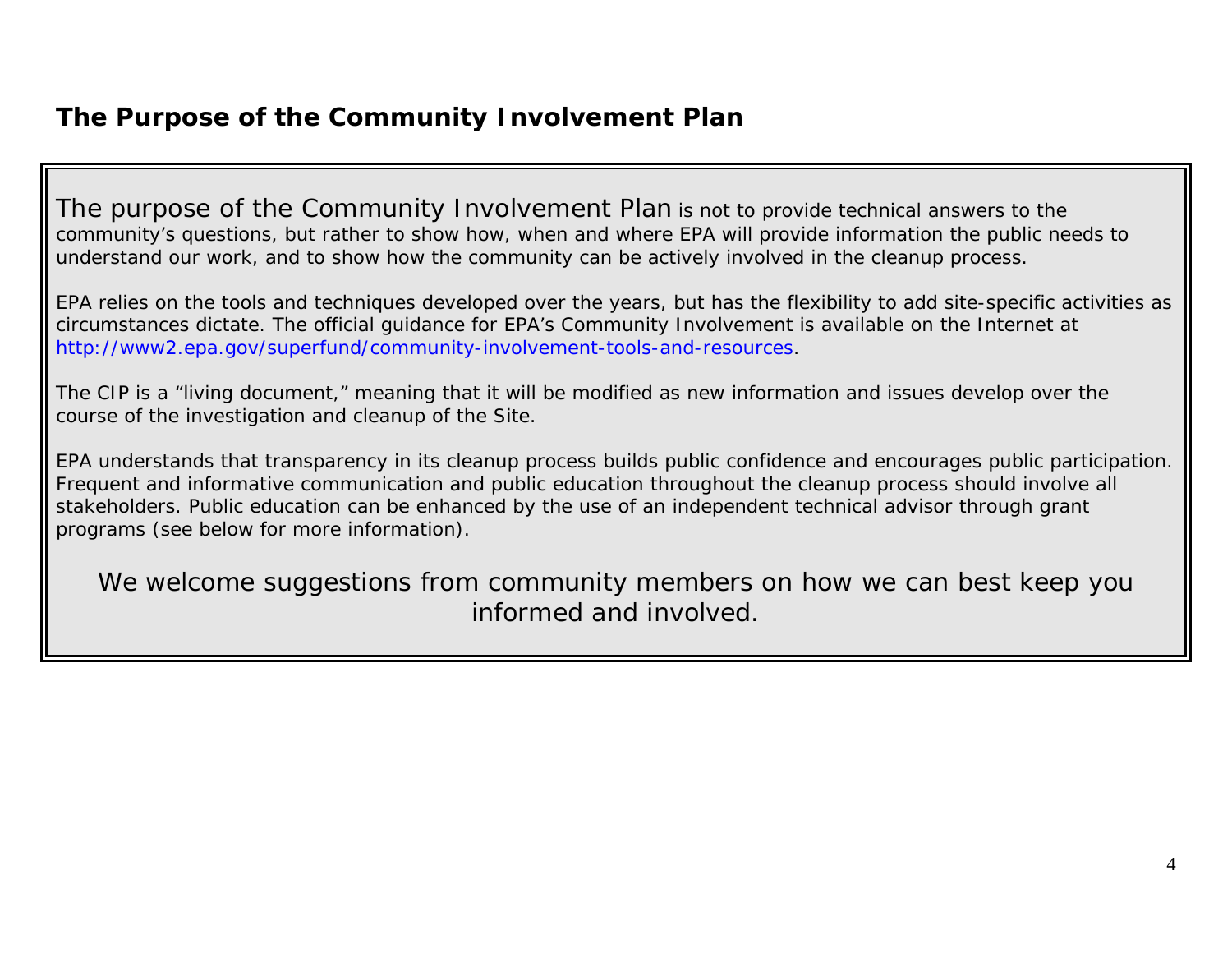### **Summary of Site History: From open-pit mining to mine closure, litigation to cleanup**

**Midnite Mine is an inactive open-pit uranium mine** located on the Spokane Indian Reservation in Stevens County, Washington, about 8 miles northwest of Wellpinit. The mine was operated between 1954 and 1981 by the Dawn Mining Company on land leased from the Spokane Tribe and individual tribal members.

**The mined area** contains more than 33 million tons of waste rock, unprocessed and low-grade ore (also known as protore). It also includes two large open pits partially filled with water and several pits backfilled with waste rock. In addition to the mined area, the site includes mineaffected areas of sediment, surface water, soil and groundwater. Mine-affected surface water and groundwater enter Blue Creek and flow 3.5 miles along Blue Creek to the Spokane River.

**Since mine closure,** Dawn has been required to collect contaminated water flowing from the mined area. This water is pumped to the open pits for storage. An onsite treatment system has been used since 1992 to remove contamination from the water. The system works between the months of April and November. This treated water is then piped to a nearby surface drainage that leads to Blue Creek. Dawn transports the residual sludge from the water treatment process by truck to Energy Fuels at its White Mesa Mill near Blanding, Utah. At this facility, the uranium-bearing residuals are processed as alternate feed ore stock in the mill. While this effort to capture and treat the water has reduced the amount of contamination leaving the site in surface water, some contaminated groundwater emerges in the lower drainages which flow into Blue Creek.

**In May 2000,** due to elevated levels of metals and radionuclides at the site, EPA listed Midnite Mine on the Superfund National Priorities List of sites eligible for federal cleanup funds. EPA then began the Superfund cleanup process, which includes a large scale study of the problem and public comment on proposed cleanup options.

**On September 29, 2006**, EPA selected a cleanup plan in a Record of Decision, or ROD, with concurrence from the Spokane Tribal Business Council.

**In October 2008,** Newmont USA Limited, Dawn Mining Company, and the United States were found liable for the costs associated with the contamination. While negotiating with EPA to settle their liability, Dawn and Newmont p0erformed the following work required under an Order issued by EPA in November 2008: water treatment and sludge management, site fencing, completion of interim mechanisms to reduce impacts to Blue Creek, and data collection.

**In September 2011,** the mining companies and the United States signed a settlement agreement (referred to as a Consent Decree), which sets out requirements for design and implementation of the cleanup plan, as well as long-term operations and maintenance. This agreement was finalized in January 2012. Newmont and Dawn will perform the cleanup design and construction, while the Department of Interior will pay a share of the costs. EPA will oversee the work, in consultation with the Spokane Tribe. Under a separate agreement with the Tribe, the mining companies will fund the Tribe's continued involvement in overseeing the work.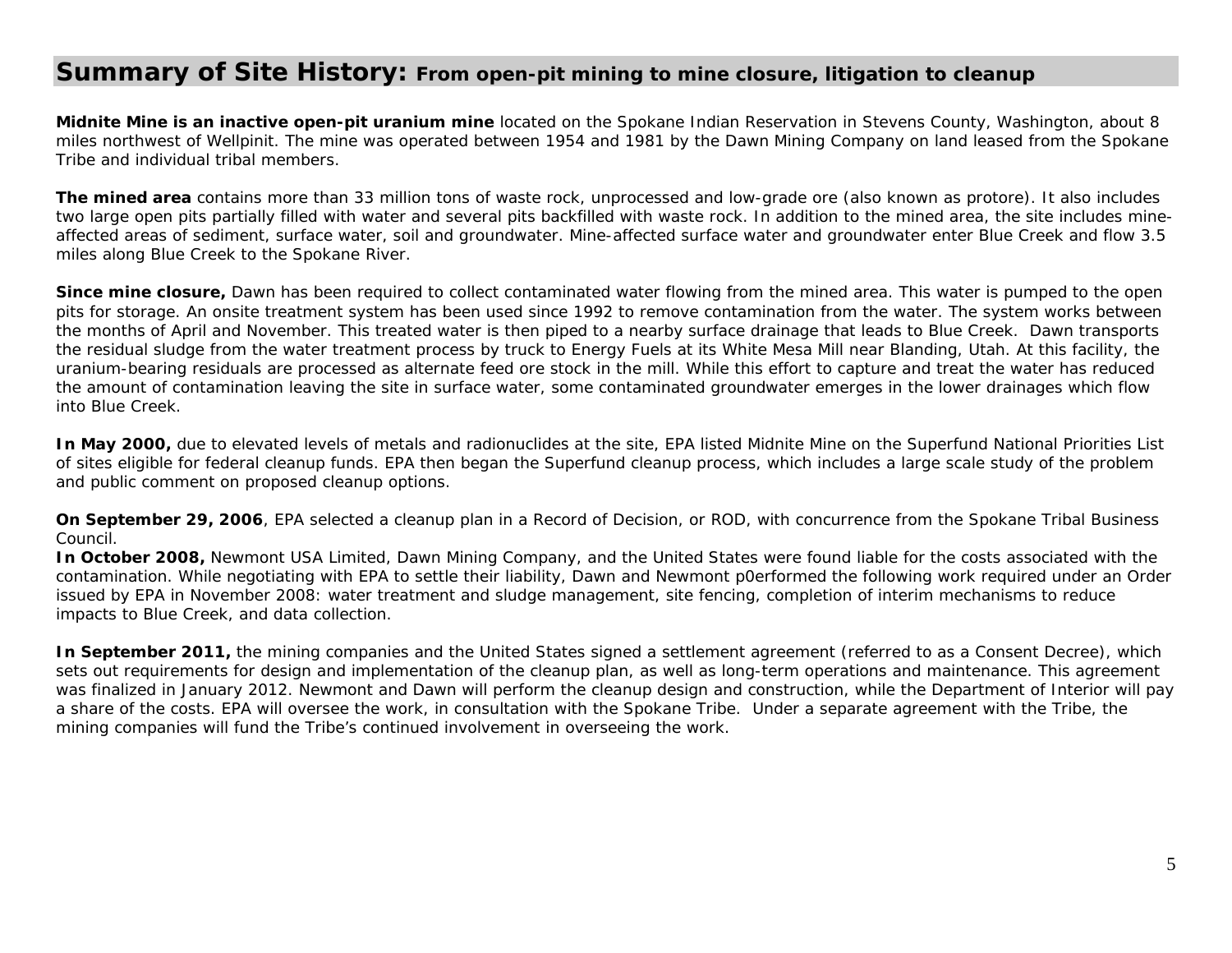### **Midnite Mine: The technical details**

#### **Contaminants**

Past site investigations found that metals, including arsenic, cadmium, manganese, and uranium, and radioactive isotopes and decay products related to uranium, have migrated from open pits, ore/protore/waste rock piles into local groundwater and surface waters as a result of mining activities and environmental processes, such as acid mine drainage, radioactive decay, dust, and particle or dissolved contamination moving in surface water and groundwater.

#### **EPA cleanup goals**

The cleanup goals are to protect human health and the environment by:

- Preventing contact with mine waste;
- Reducing the amount of radon at the ground surface;
- Lowering the amount of radiation at the ground surface to natural levels;
- Preventing continued pollution of groundwater, surface water, sediments, and air; and
- Meeting cleanup standards for soil, sediments, surface water, and groundwater.

#### **Cleanup Plan**

- Mine waste (including waste rock and stockpiled ore) will be contained in the mine pits under a cover of soil and native plants.
- Water entering the pits will be removed and treated on site.
- Treated water will be discharged in the Spokane River Arm of Lake Roosevelt.
- Sludge, the waste resulting from the water treatment, will be taken offsite for disposal.
- Long-term operations, maintenance, and monitoring of the site will be accounted for in the cleanup design.
- Land and groundwater use will be restricted in areas where waste remains at the site.

#### **Project Schedule**

 The project schedule for the cleanup at Midnite Mine will be updated in January 2016. Currently, cleanup is anticipated to begin in Spring 2016.

#### **Next Steps (and general timeframes)**

- 1. Design the cleanup engineering drawings and specifications. (Most design elements were completed in November 2015)
- 2. Begin the cleanup. (Spring 2015)
- 3. NPDES\* Permitting. (Before construction of new treatment system)
- 4. Long-term monitoring and maintenance. (Upon completion of construction)
- 5. Delete from list of Superfund Sites. (When EPA determines no further cleanup actions are necessary to protect human health and the environment)

\*As authorized by the Clean Water Act, the National Pollutant Discharge Elimination System (NPDES) permit program controls water pollution by regulating point sources that discharge pollutants into waters of the United States.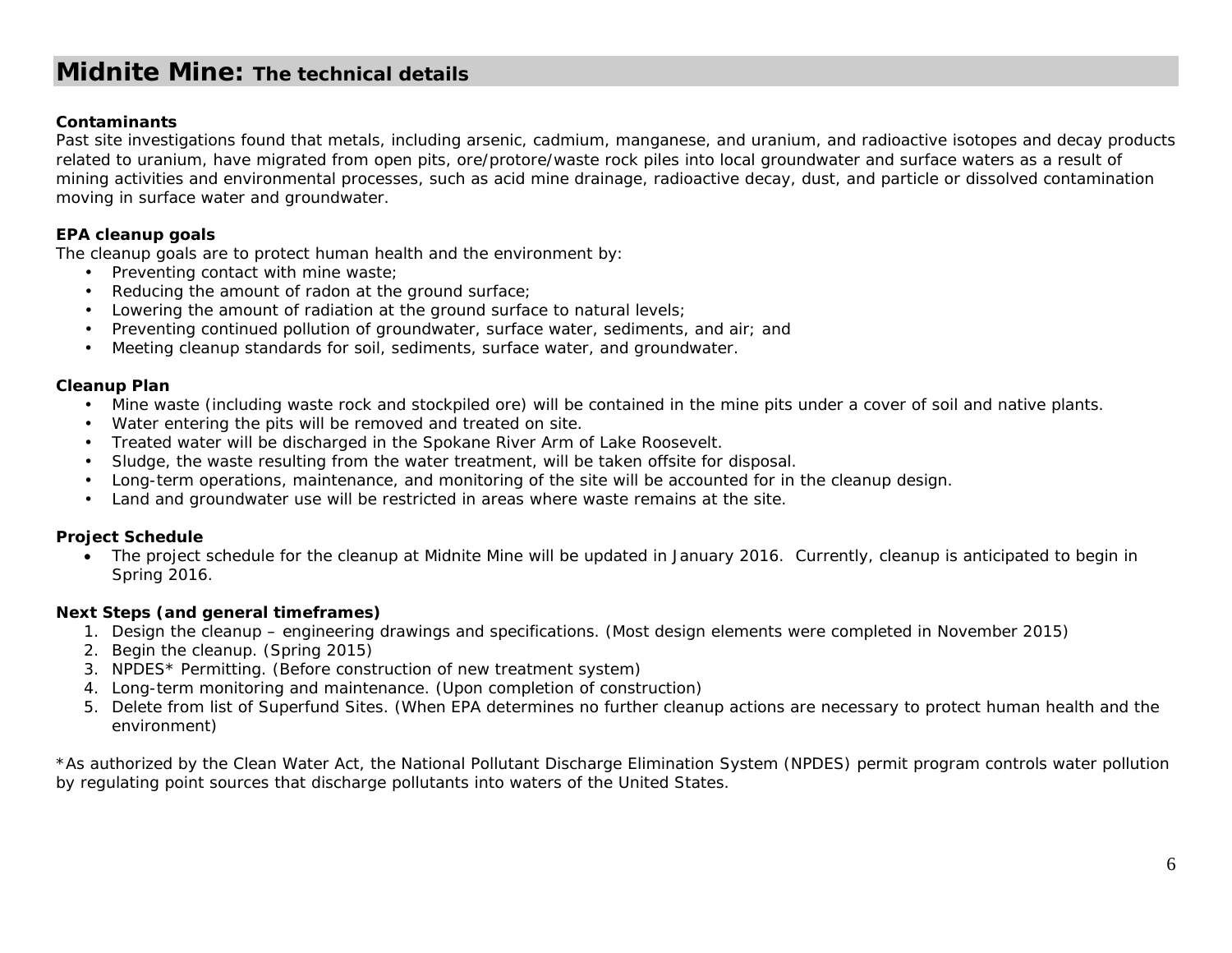### **Communities and Resources Affected by Midnite Mine: Wellpinit and beyond**

The Midnite Mine site is located on the Spokane Indian Reservation about eight miles from the town of Wellpinit, Spokane Tribal headquarters. Wellpinit is the cultural center of the reservation. Other communities on and near the Spokane Reservation include West End, Ford, Reardan, Fruitland, and Springdale. Another uranium mine, the inactive Sherwood Mine, is located about four miles south of Midnite Mine.

The reservation boundaries, established in an 1881 Executive Order by President Hayes, are: the 48th parallel on the north, the east bank of Chamokane Creek on the east, the south bank of the Spokane River on the south, and the west bank of the Columbia River on the west. The Spokane Indians are part of the Interior Salish group which has inhabited northeastern Washington, northern Idaho, and western Montana for centuries. For time immemorial, the Spokane's have lived along the Columbia River in three bands known as the Upper, Middle and Lower Spokane Indians. The Spokane Tribal Council serves as both the legislative and executive branches of the Tribe. The Council consists of a chairperson, a vice chairperson, a secretary, and two council members.

Members of the Spokane Tribe have a unique relationship with the land due to their subsistence lifestyle and cultural/spiritual practices, including hunting, fishing, gathering roots and berries, logging, sweat lodge and medicinal plant use.

#### *Census data*

The 2000 and 2010 census data show the resident population of the reservation to be 2,004 compared to 1,502 in 1990. In 2010, 73% percent of the population on the Spokane Indian Reservation was documented as American Indians, compared to 83% in 2000. In 2010, the median (mid-range) age of the population was 27, up from 22 in 2000. In 2010, median household income was \$33,840 (which is up from \$27,949 in 2000, but is well below the state-wide median income of more than \$56,000). In 2010, the unemployment rate was just over 12% and the logging industry is no longer the primary employer. Public administration accounts for 26% of the jobs; with arts/entertainment/recreation employing 16% of the adult population, agriculture/forestry/fishing and hunting, 13%; construction 11%; teaching/educational services 11%; and other occupations for the remaining population. Most houses on the reservation rely on private sources of water, sewage disposal, and heat. In 2000, about 51% relied on water from private wells; 38% had access to a public water system or a private water company; and 11% obtained their water from other sources.

#### *Land use*

The primary land uses on the Spokane Indian Reservation are timber and multiple-use forestry, livestock grazing, and agriculture. Land use on the reservation also supports a traditional tribal lifestyle, including subsistence, cultural/spiritual, and medicinal activities. Each member of the tribe may hunt, fish, or gather anywhere on the reservation. Hunting and gathering are done to provide tribal members with a variety of aquatic and terrestrial plants and animals for subsistence, cultural, and medicinal purposes. During hunting, fishing, or gathering activities, tribal members may live off the land by consuming water (from seeps, springs, or streams), native plants, and animals. Some of these activities are conducted in areas on or near the Midnite Mine site.

Some areas on or near the site are also used by tribal members for conducting cultural/spiritual activities, such as sweat lodge ceremonies. Sweat lodges are typically constructed of natural materials (e.g., branches, moss, leaves) near a source of water (e.g., springs, seeps, or streams).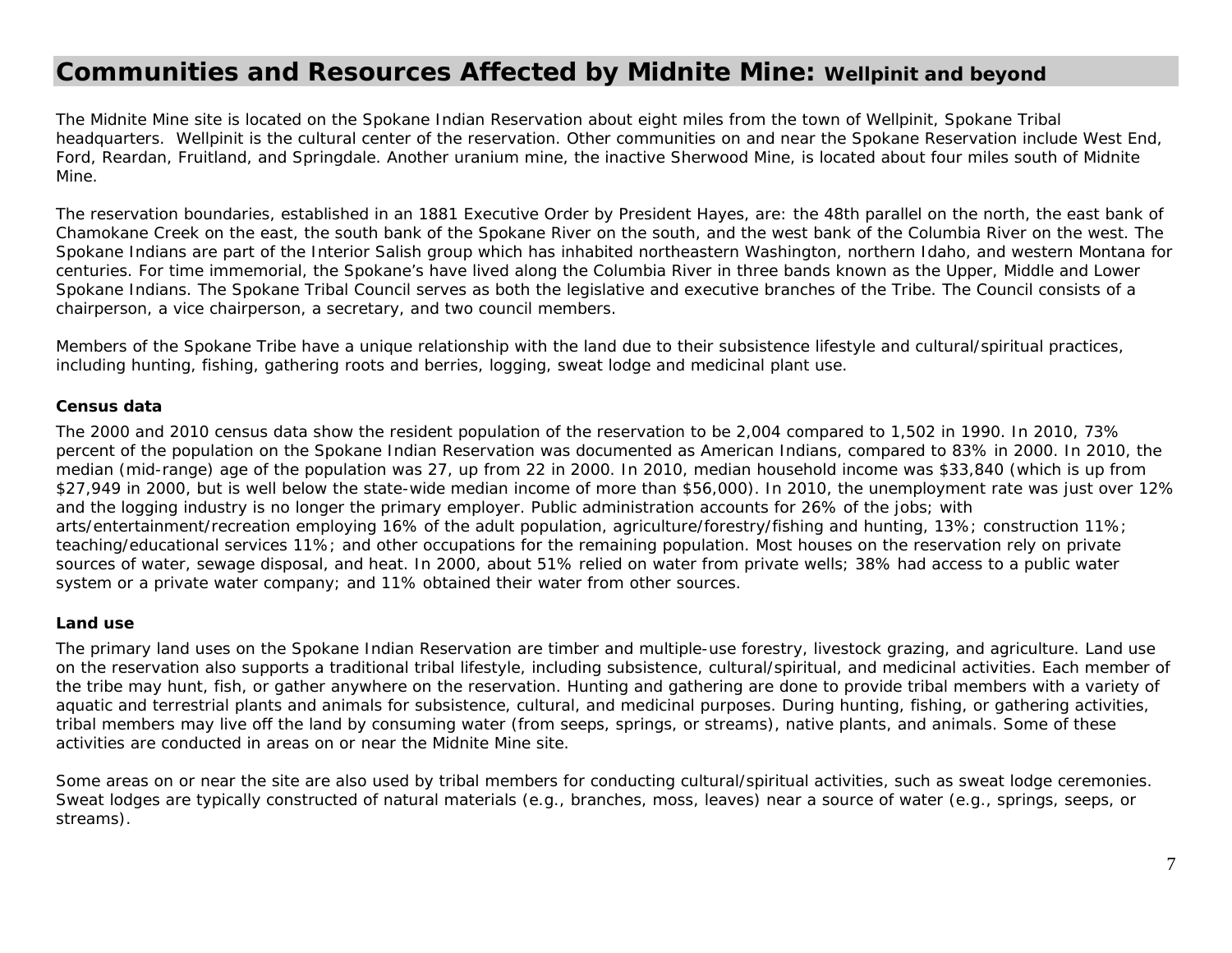### **The Next Step: Community involvement during implementation of the cleanup**

**EPA's project team's role** for community involvement during the cleanup phase of this project is to provide project updates and discuss construction-related activities that may impact the community. These include design and environmental controls such as haul routes, work hours, and dust control and air quality monitoring.

The project team will maintain its dedication to completing the project with principles of environmental justice, sustainability and responsibility, as well as be engaged with the community, seeking out and facilitating input.

We welcome suggestions from community members on how we can best keep you informed and involved.

*On the following pages, we have listed the tools we generally use to exchange information between the community and EPA.*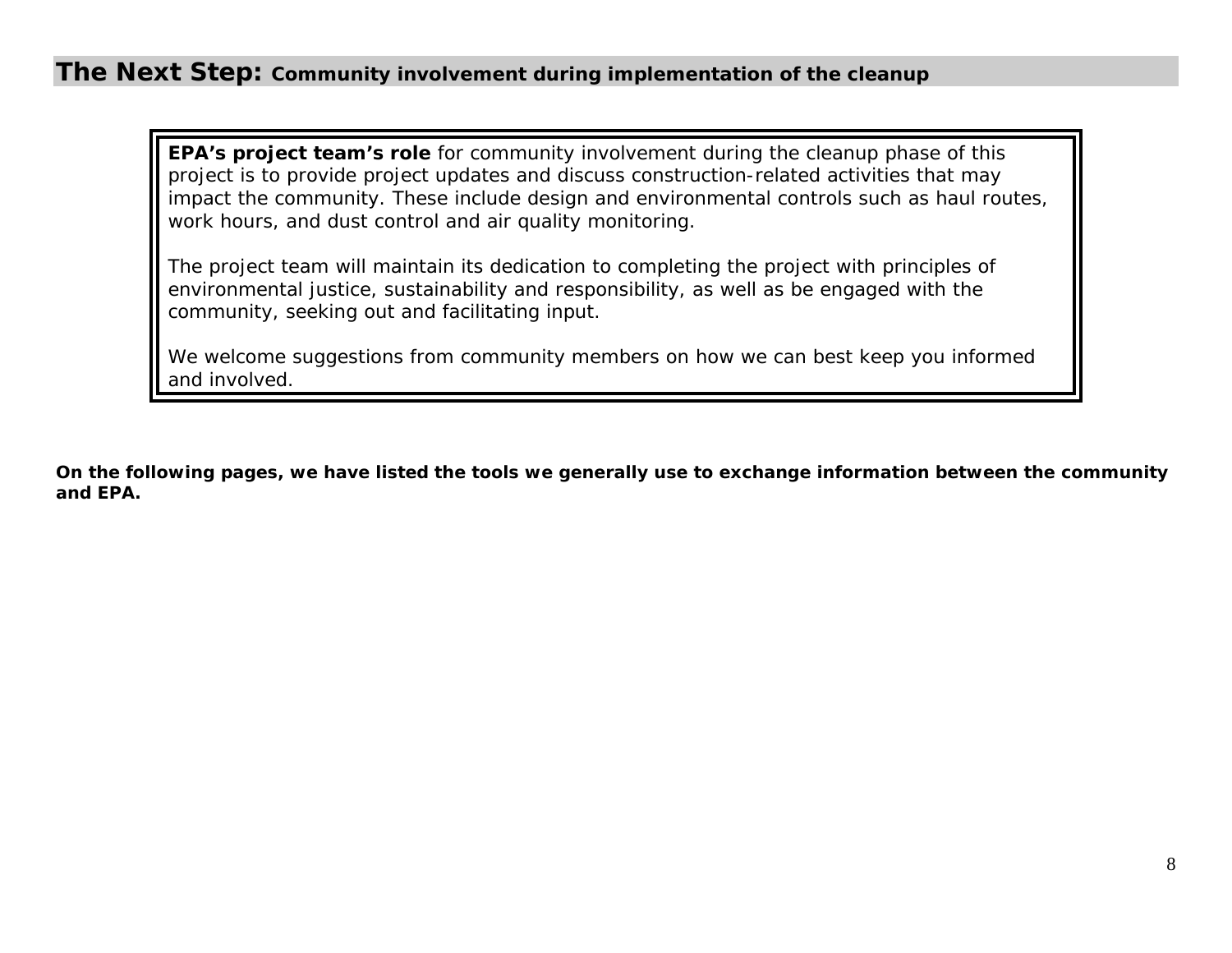## **Information Exchange between the Community and EPA**

| <b>Tool</b>                                                                              | <b>EPA's Role</b>                                                                                                                                                                                                                                                                                         | <b>Community's Role</b>                                                                                                                                                                                                                                                                                                                                                                                | Tribe's                                                                                                                                                               |
|------------------------------------------------------------------------------------------|-----------------------------------------------------------------------------------------------------------------------------------------------------------------------------------------------------------------------------------------------------------------------------------------------------------|--------------------------------------------------------------------------------------------------------------------------------------------------------------------------------------------------------------------------------------------------------------------------------------------------------------------------------------------------------------------------------------------------------|-----------------------------------------------------------------------------------------------------------------------------------------------------------------------|
|                                                                                          |                                                                                                                                                                                                                                                                                                           |                                                                                                                                                                                                                                                                                                                                                                                                        | <b>Superfund</b>                                                                                                                                                      |
|                                                                                          |                                                                                                                                                                                                                                                                                                           |                                                                                                                                                                                                                                                                                                                                                                                                        | Coordinator's                                                                                                                                                         |
|                                                                                          |                                                                                                                                                                                                                                                                                                           |                                                                                                                                                                                                                                                                                                                                                                                                        | Role                                                                                                                                                                  |
| POINTS OF CONTACT<br>Specific contact<br>information is provided<br>in the next section. | During regular Federal Government<br>operating hours, one of the EPA contacts<br>should be able to return your call within 24-<br>48 business hours. If we are out of the<br>office, we will update our outgoing voicemail<br>message to let you know when you can<br>expect us to return your call.      | If you see something that concerns you or<br>that you have a question about, please call<br>the Superfund Coordinator to the Spokane<br>Tribe or the EPA Project Manager.<br>For emergencies and other sudden<br>threats to public health, such as:<br>oil and/or chemical spills<br>radiation emergencies and<br>biological discharges<br>Call the EPA National Response Center at<br>1-800-424-8802. | The Superfund<br>Coordinator to the<br>Tribe can answer<br>technical questions<br>about the cleanup and<br>will announce<br>technical meetings via<br>the email list. |
| <b>WEBSITE</b>                                                                           | EPA has a website to share information<br>about the site, including:                                                                                                                                                                                                                                      | If there is something you'd like to see on the<br>website, please let us know.                                                                                                                                                                                                                                                                                                                         | The Tribe's Superfund<br>Coordinator may                                                                                                                              |
| The website URL is<br>provided in the next<br>section.                                   | Final technical documents<br>Record of Decision<br>New fact sheets<br>Meeting announcements<br>Construction updates                                                                                                                                                                                       |                                                                                                                                                                                                                                                                                                                                                                                                        | suggest items for<br>posting on the<br>website.                                                                                                                       |
| <b>FTP SITE</b>                                                                          | EPA is no longer administratively able to<br>post additional site-related documents to<br>the Midnite Mine FTP site. However, the site<br>will not be taken down, and will be available<br>to review historical documents via the<br>following ftp link:<br>ftp://ftp.epa.gov/reg10ftp/sites/midnitemine/ |                                                                                                                                                                                                                                                                                                                                                                                                        |                                                                                                                                                                       |
| <b>FACT SHEETS</b>                                                                       | EPA uses fact sheets to provide site-related<br>information to the community. EPA<br>developed a fact sheet about completion of<br>the 100% design in November 2015, and<br>will prepare others as needed.                                                                                                | If there is a topic you would like to learn more<br>about, please let us know.                                                                                                                                                                                                                                                                                                                         | The Tribe's Superfund<br>Coordinator may<br>identify topics that<br>might be summarized<br>in a fact sheet.                                                           |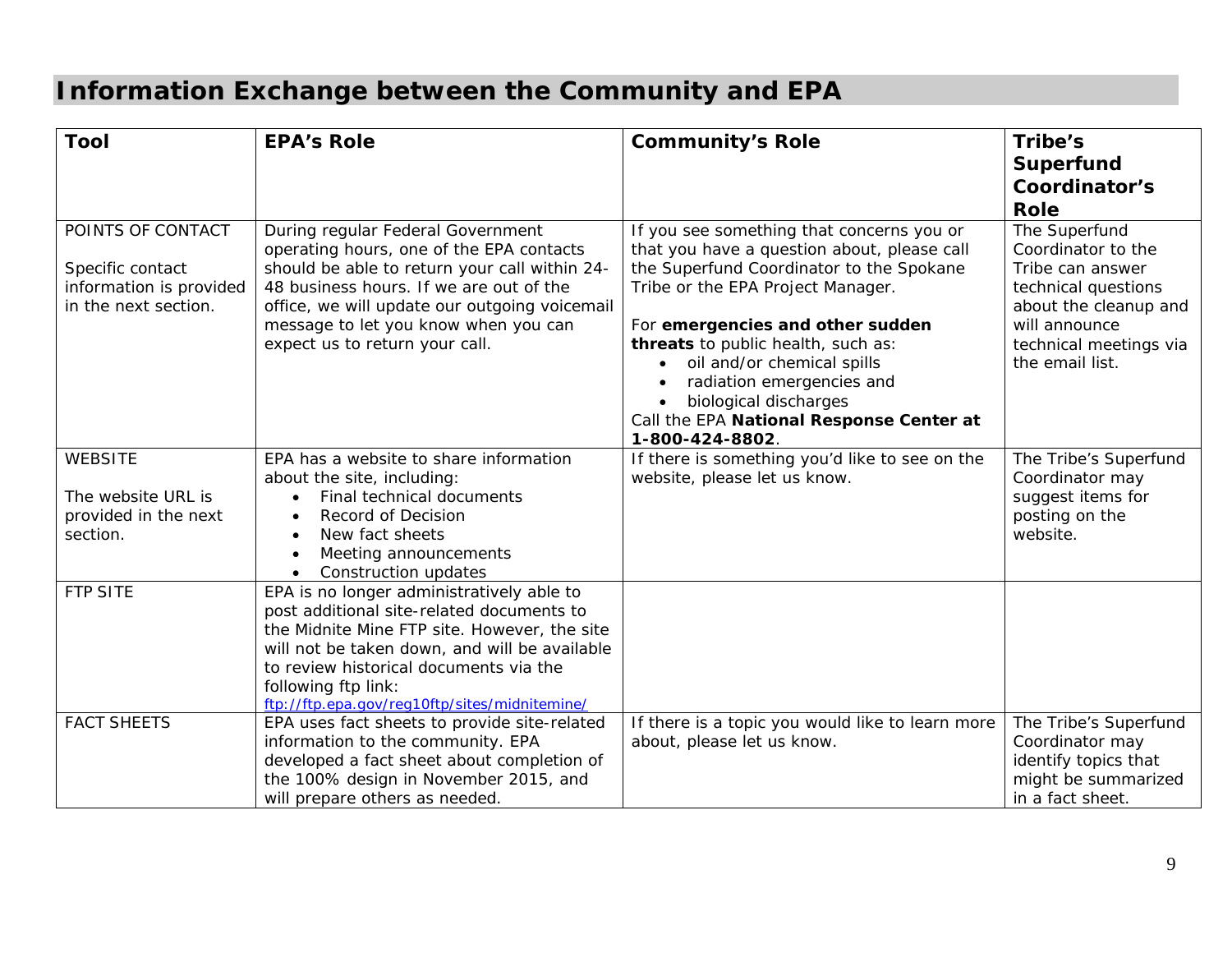| <b>MAILING LISTS</b>                                      | In the past, EPA has used mailing labels<br>generated by the Tribe to mail hard copies<br>of Fact Sheets and any postcard updates to<br>Tribal members.<br>EPA will maintain a mailing list of emails for<br>electronic distribution of fact sheets,<br>meeting notes, and periodic site updates.                                     | If you would like to be added to or deleted<br>from the mailing and/or email lists, please<br>contact the EPA Project Manager.                              | The Tribe keeps a<br>database of tribal<br>members and<br>addresses. If<br>provided by the Tribe,<br>EPA will use these<br>addresses to generate<br>mailing labels for site- |
|-----------------------------------------------------------|---------------------------------------------------------------------------------------------------------------------------------------------------------------------------------------------------------------------------------------------------------------------------------------------------------------------------------------|-------------------------------------------------------------------------------------------------------------------------------------------------------------|------------------------------------------------------------------------------------------------------------------------------------------------------------------------------|
|                                                           | You can sign up to receive these emails at<br>the EPA website. The current list has 180<br>entries (2015).                                                                                                                                                                                                                            |                                                                                                                                                             | related mailings only.                                                                                                                                                       |
|                                                           | EPA will maintain a mailing list for people<br>who are interested in the site but are not in<br>the tribal database. This mailing list for<br>mailing paper copies (e.g., Fact Sheets) will<br>only be used for communication on major<br>project milestones (e.g., design completion,<br>construction completion, five-year reviews) |                                                                                                                                                             |                                                                                                                                                                              |
| <b>TRIBAL COUNCIL</b><br><b>UPDATES</b>                   | EPA will ask the Tribe's Superfund<br>Coordinator to set up a briefing for the<br>Council if we have some information we'd<br>like to share or we are requested to brief<br>the Council.<br>EPA has consulted with the Tribe in                                                                                                       | If there is a topic you think EPA and the Tribal<br>Council should discuss, please inform both the<br>Tribe's Superfund Coordinator and EPA.                | The Superfund<br>Coordinator provides<br>regular updates on<br>technical issues to the<br>Tribal Council.                                                                    |
| <b>BRIEF TRIBAL</b><br>DEPARTMENT OF<br>NATURAL RESOURCES | accordance with our consultation policy.                                                                                                                                                                                                                                                                                              | Please let the Tribe's Superfund Coordinator<br>know if you feel that information is not being<br>adequately communicated to DNR and the<br>Tribal Council. | The Superfund<br>Coordinator will brief<br><b>DNR</b> and Tribal<br>Council on site-related<br>activities.                                                                   |
| PRESS RELEASES                                            | Press releases will be prepared as needed.<br>Most recently, EPA provided a Fact Sheet to<br>the Rawhide Press and the Spokane<br>Spokesman Review when the final cleanup<br>design was completed in November 2015.                                                                                                                   |                                                                                                                                                             |                                                                                                                                                                              |
| <b>GOVERNMENTAL</b><br>OUTREACH                           | EPA will send our Fact Sheets to the<br>Spokane Tribal Council and various elected<br>federal officials in Washington state.                                                                                                                                                                                                          |                                                                                                                                                             |                                                                                                                                                                              |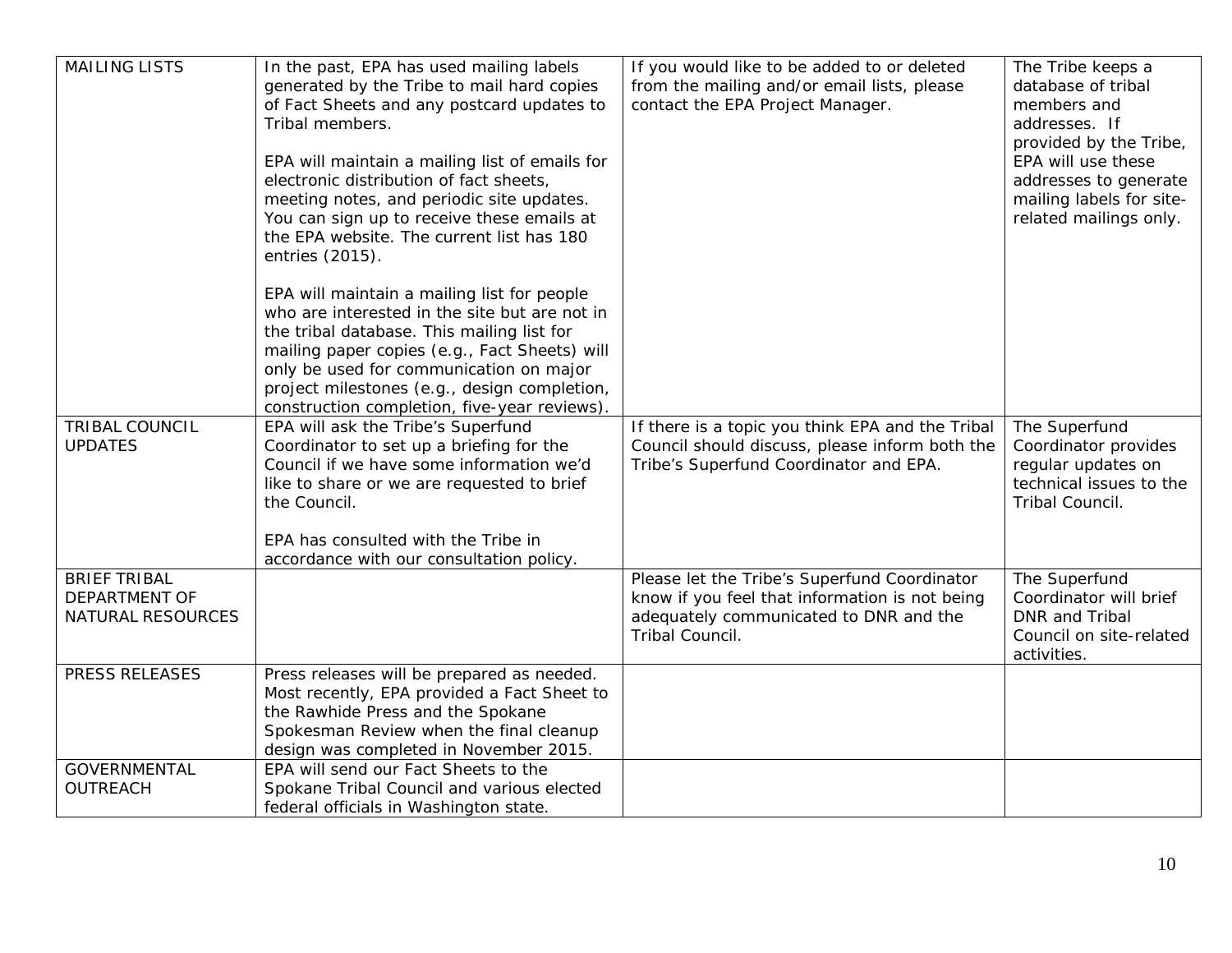| RAWHIDE ARTICLES                                               | EPA may submit articles to the Rawhide<br>press about site-related items.                                                                                                                                                                                                                                                                                   |                                                                                |                                                                                                                                                                                                                                                                                      |
|----------------------------------------------------------------|-------------------------------------------------------------------------------------------------------------------------------------------------------------------------------------------------------------------------------------------------------------------------------------------------------------------------------------------------------------|--------------------------------------------------------------------------------|--------------------------------------------------------------------------------------------------------------------------------------------------------------------------------------------------------------------------------------------------------------------------------------|
| <b>TECHNICAL MEETINGS</b>                                      | Any technical meetings that are held will<br>provide an opportunity for community<br>questions and concerns.<br>EPA will provide an agenda in advance of<br>the meeting, and will identify any next steps<br>during or after the meeting.                                                                                                                   | Community members may choose to attend<br>technical meetings.                  |                                                                                                                                                                                                                                                                                      |
| <b>COMMUNITY</b><br><b>MEETINGS</b>                            | EPA will host Community Meetings as<br>needed to present current information about<br>work being done at the site and to hear<br>your comments. EPA will post community<br>meeting announcements via:<br><b>Email lists</b><br>$\bullet$<br>Tribal Administration building<br>Rawhide Press<br>EPA's website<br>Meetings would likely be held in Wellpinit. | If you would like to have EPA host a<br>community meeting, please let us know. | The Tribe's Superfund<br>Coordinator will let<br>EPA know of any<br>community, Tribal<br>Council, or<br>Administration<br>requests for a<br>community meeting.<br>The Superfund<br>Coordinator will assist<br>in finding an<br>appropriate time and<br>location for the<br>meetings. |
| PROJECT UPDATES<br><b>DURING CLEANUP</b><br><b>CONSTRUTION</b> | After the construction contractor is selected<br>to implement the cleanup, EPA will develop<br>an approach for providing regular project<br>updates during construction.                                                                                                                                                                                    |                                                                                |                                                                                                                                                                                                                                                                                      |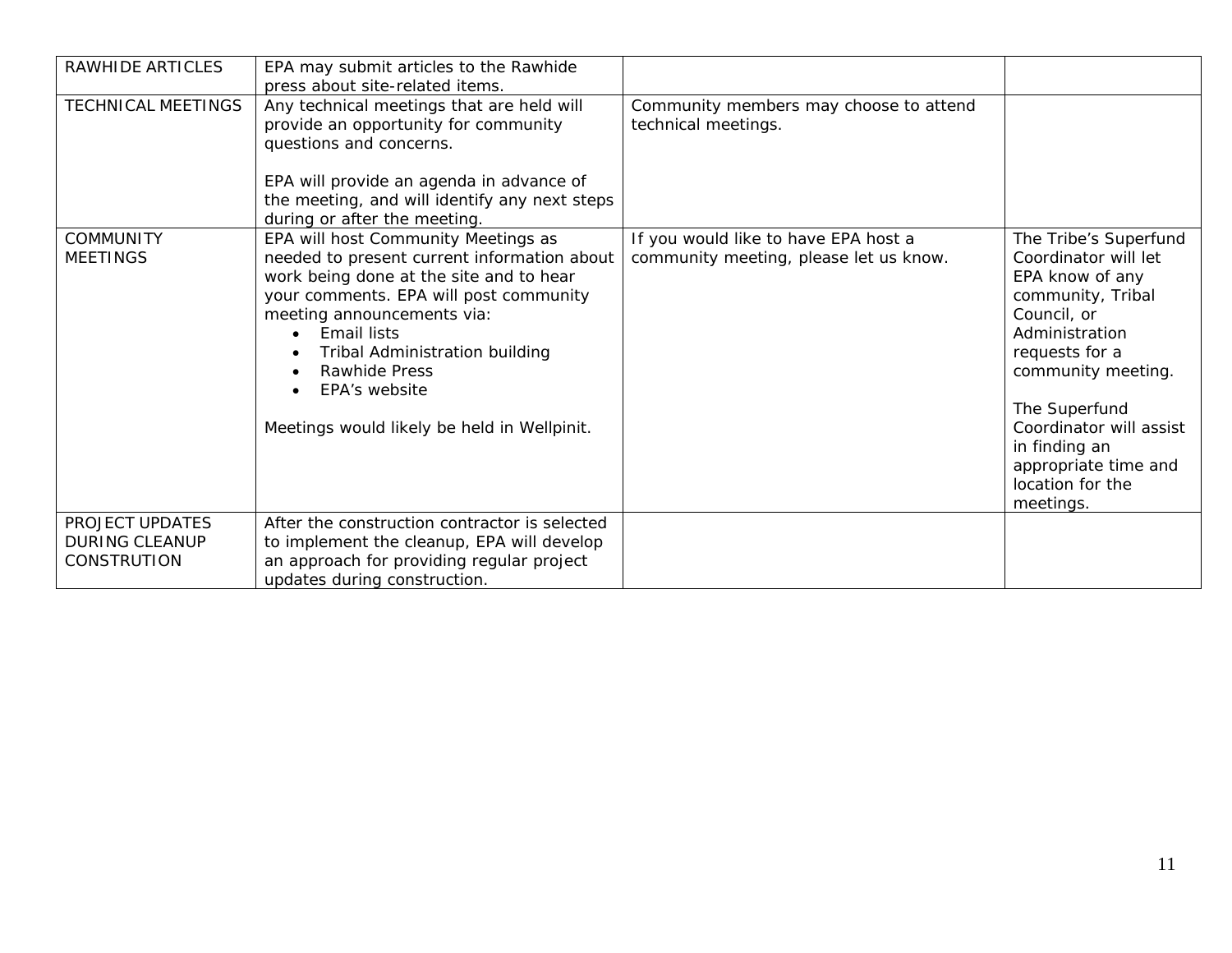| <b>INFORMATION</b><br><b>REPOSITORY</b><br><b>AVAILABILITY OF</b><br><b>DOCUMENTS</b> | EPA will update the information repository<br>listed below with copies [electronic (CDs)<br>and paper] of major site documents, Fact<br>Sheets and other relevant items as they are<br>finalized.                         | If you would like to learn more about EPA's<br>information repository, please contact the EPA<br>Project Manager. |  |
|---------------------------------------------------------------------------------------|---------------------------------------------------------------------------------------------------------------------------------------------------------------------------------------------------------------------------|-------------------------------------------------------------------------------------------------------------------|--|
|                                                                                       | EPA Region 10<br>Superfund Records Center<br>1200 Sixth Avenue, Suite 900, Seattle, WA<br>98101<br>Hours: 8:30 am-4:30 pm, M-F<br>Call for an appointment:<br>1-800-424-4372 ext. 4494 (or ask for the<br>Records Center) |                                                                                                                   |  |
|                                                                                       | Information is also provided at EPA's<br>website:<br>http://yosemite.epa.gov/R10/CLEANUP.NSF<br>/sites/Midnite<br>[Note: EPA's website is undergoing<br>transition and some URLs may change.]                             |                                                                                                                   |  |
|                                                                                       | Electronic (CDs) and paper copies of site<br>documents are also available in Wellpinit:                                                                                                                                   |                                                                                                                   |  |
|                                                                                       | Yiru Scemi Library<br>Spokane Tribal College<br>6232 Old School Road<br>Wellpinit, WA<br>Hours: 9:00 am-4:00 pm, M-F<br>509-258-7784                                                                                      |                                                                                                                   |  |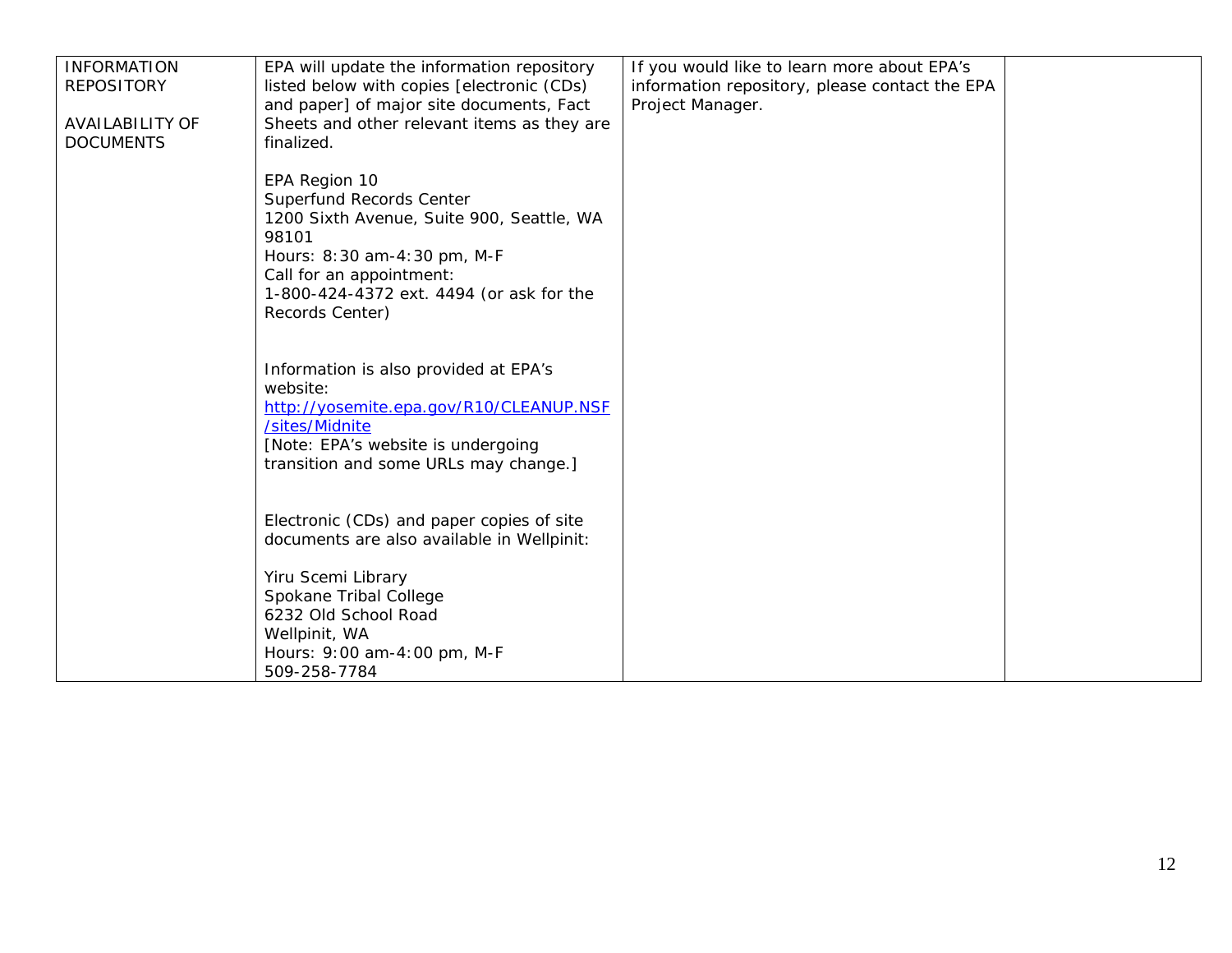| <b>INFORMAL COMMENT</b><br>PERIODS ON NEW<br><b>TECHNICAL</b><br><b>DOCUMENTS</b> | Technical documents provide much of the<br>information that is used to identify<br>contamination at the site and how EPA plans<br>to address contaminated areas as part of<br>the cleanup.<br>While EPA provided the opportunity for the<br>community to provide input throughout the<br>investigation, cleanup and remedial design<br>phases, once construction starts there will<br>be project updates to share but it is not<br>anticipated that there will be formal<br>technical documents prepared for review.<br>Any future design documents (e.g., for the<br>new Wastewater Treatment Plant) or<br>determinations about additional cleanup<br>actions (e.g., decisions that will be made<br>about Lower Blue Creek) will be made<br>available for community review.<br>Also, there will be community review for the<br>new discharge permit for the treatment<br>plant.<br>EPA will make every effort to provide at<br>least 2 weeks for the community to review | Even if there are not technical documents<br>provided for community review, if you have<br>concerns or a question about the cleanup<br>project, please let us know. |  |
|-----------------------------------------------------------------------------------|---------------------------------------------------------------------------------------------------------------------------------------------------------------------------------------------------------------------------------------------------------------------------------------------------------------------------------------------------------------------------------------------------------------------------------------------------------------------------------------------------------------------------------------------------------------------------------------------------------------------------------------------------------------------------------------------------------------------------------------------------------------------------------------------------------------------------------------------------------------------------------------------------------------------------------------------------------------------------|---------------------------------------------------------------------------------------------------------------------------------------------------------------------|--|
| <b>VISIBLE SIGNS AND</b>                                                          | the documents.<br>The Mined Area of the site is currently                                                                                                                                                                                                                                                                                                                                                                                                                                                                                                                                                                                                                                                                                                                                                                                                                                                                                                                 | If you identify an area where you think a sign                                                                                                                      |  |
| NOTICES AROUND THE<br><b>SUPERFUND SITE</b>                                       | posted with warning signs and the entire<br>area is fenced. Lower drainages below the<br>fence line and Lower Blue Creek along the<br>road are posted with warning signs.                                                                                                                                                                                                                                                                                                                                                                                                                                                                                                                                                                                                                                                                                                                                                                                                 | should be posted, please let us know.                                                                                                                               |  |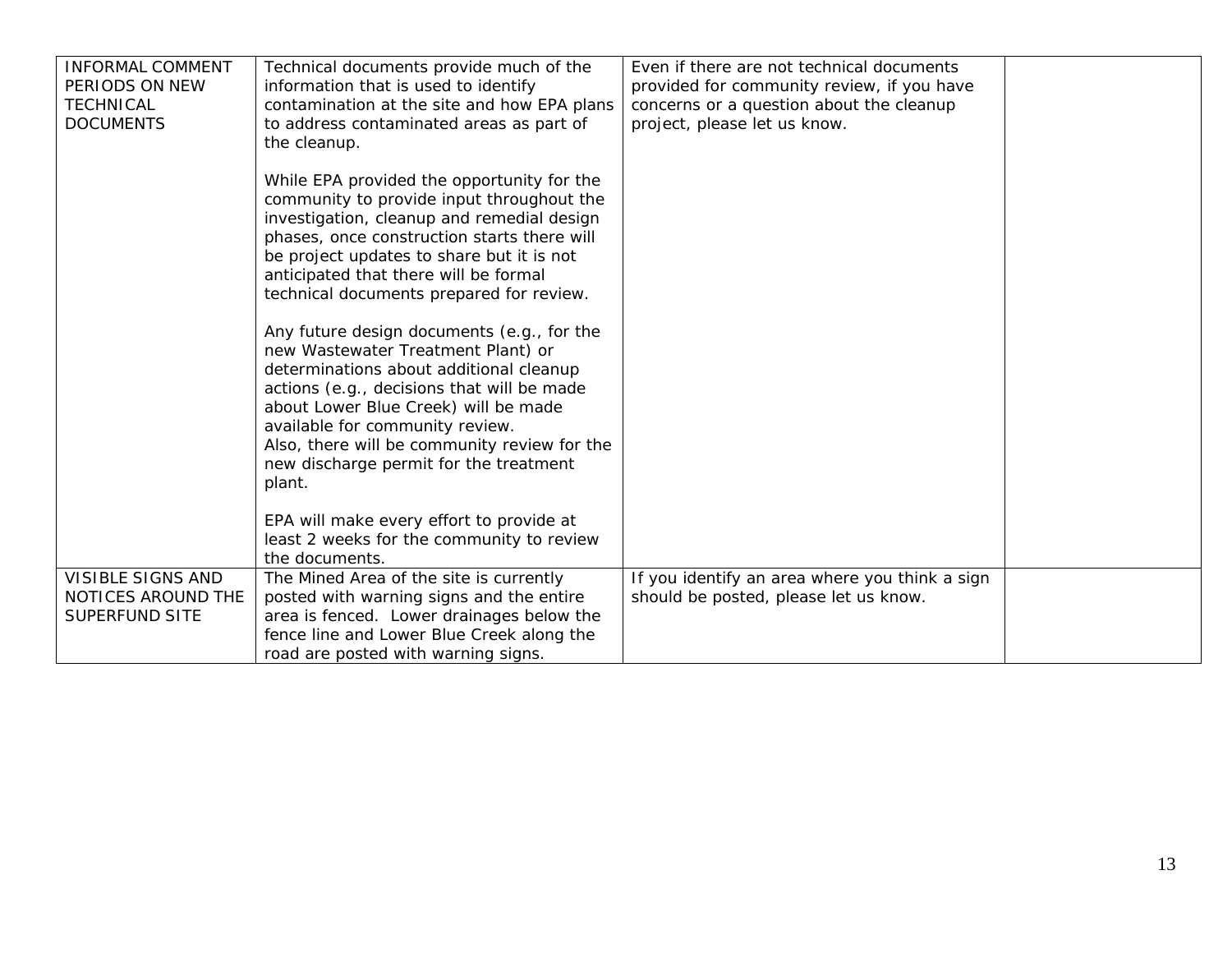### **Contact Information**

#### **U.S. ENVIRONMENTAL PROTECTION AGENCY**

Karen Keeley Jim Zokan EPA Project Manager EPA Tribal Liaison (206) 553-2141 (208) 378-5691 keeley.karen@epa.gov zokan.jim@epa.gov

EPA does not currently have a Community Involvement Advisor assigned to the site.

EPA Superfund Website for Midnite Mine: http://yosemite.epa.gov/R10/CLEANUP.NSF/sites/Midnite

For TTY users: please call the Federal Relay Service at 1-800-877-8339 and give the operator the EPA phone number.

#### **SPOKANE TRIBE**

Randy Connolly Superfund Coordinator to Spokane Tribe (509) 626-4425

BJ Kieffer Director, Tribal Dept. of Natural Resources (509) 626-4427

Carol Evans Tribal Council, Chair (2015) (509) 458-6504

#### **HEALTH-RELATED QUESTIONS**

Rhonda Kaetzel Agency for Toxic Substances and Disease Registry (206) 553-0530

Yiru Scemi Library Spokane Tribal College 6232 Old School Road, Wellpinit, WA Hours: 9:00 am-4:00 pm, M-F Kathleen Collins Kathleen\_Collins@skc.edu (509) 258-7784

For mailing addresses: Vicki Raymond, Enrollment Officer Spokane Tribe of Indians PO Box 100 Wellpinit WA 99040 (509) 458-6523

Spokane Tribe (509) 458-6500 www.spokanetribe.com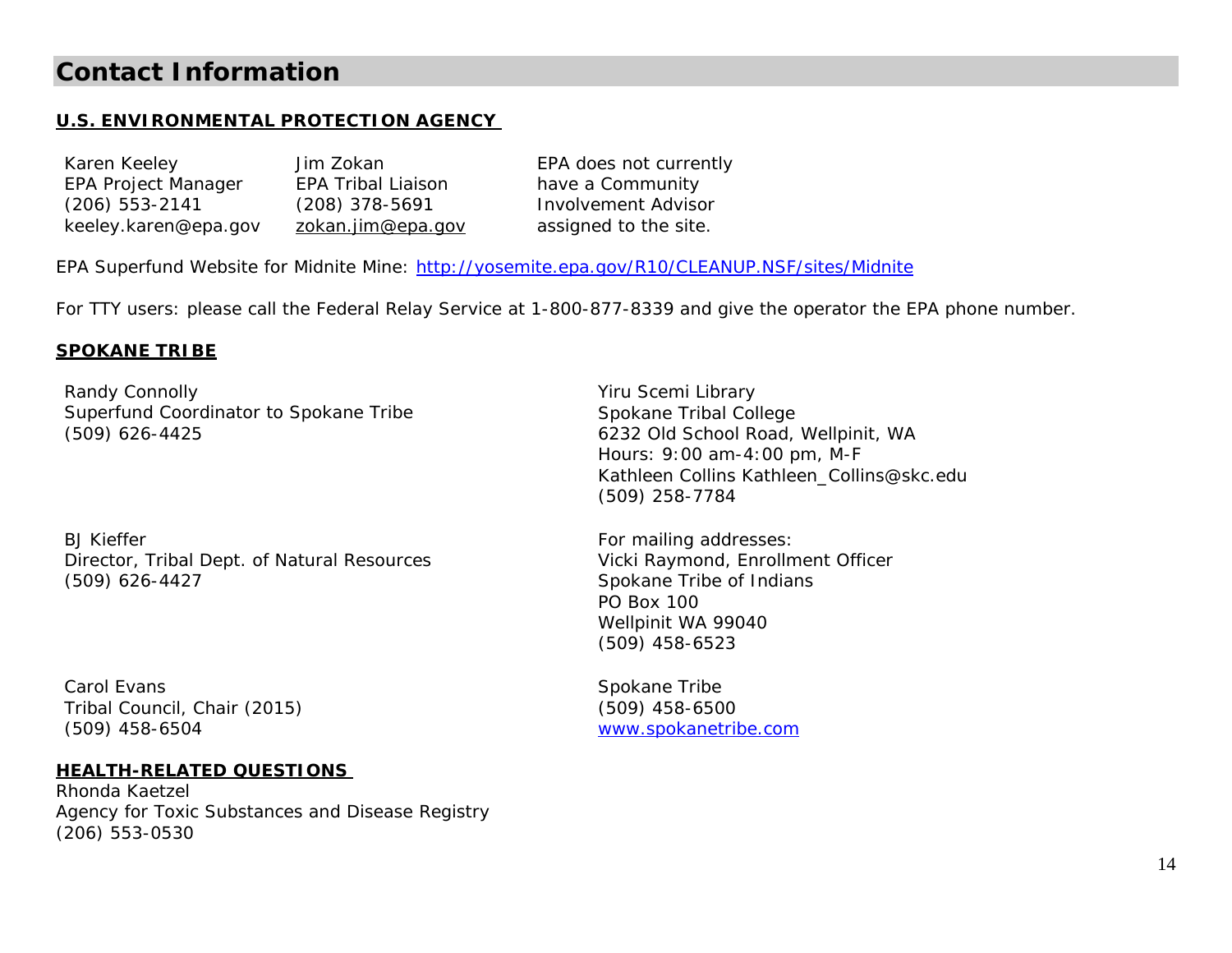### **Environmental Justice – Fair Treatment and Meaningful Involvement**

*Environmental Justice is the fair treatment and meaningful involvement of all people regardless of race, color, national origin, or income with respect to the development, implementation, and enforcement of environmental laws, regulations, and policies. EPA has this goal for all communities and persons across this nation. It will be achieved when everyone enjoys the same degree of protection from environmental and health hazards and equal access to the decision-making process to have a healthy environment in which to live, learn, and work.* 

Income and employment levels, baseline health concerns, and subsistence activities, among others, lead EPA to consider environmental justice concerns when planning outreach and cleanup around the site.

EPA will take the following disproportionate adverse impacts into consideration when making decisions about the cleanup:

- Community health and safety issues including traffic or truck routing patterns and concerns
- Air impacts including cumulative health risks and burdens
- Waste containment and future uses of the site
- Water impacts
- Subsistence foods
- Cultural traditions and resources

Cleanup design and construction documents and discussions can be highly technical. We will meaningfully involve the community when we communicate information to the community, we will strive to make it understandable and accessible to all, regardless of race, color, origin, income, culture, and degree of English proficiency. A strong effort to acknowledge and respect the many ways people present, provide, discuss and receive information will be undertaken and addressed.

Resources available to help communities address environmental justice issues include:

- Grants and contract funds for technical support and facilitation
- Training environmental justice policies, SUPERJTI (the Superfund Jobs Training Initiative), grants training

Other efforts in achieving environmental justice may include, but are not limited to:

- The sharing of materials with appropriate communication sources (email list serve, website, newspaper, local businesses, etc.);
- Ensuring key community leaders are debriefed on project details and upcoming events so that they may be an information source for the community; and
- Appropriate outreach at local community gatherings and events, which will be coordinated with the Tribe, via Tribal Department of Natural Resources.

The specific interests and values of the community will influence the weight of certain project issues and inform the focus of the outreach and input process. For example, if the community expresses concern about safety, the project team will pay particular attention to construction/site standards, speed limits and health concerns.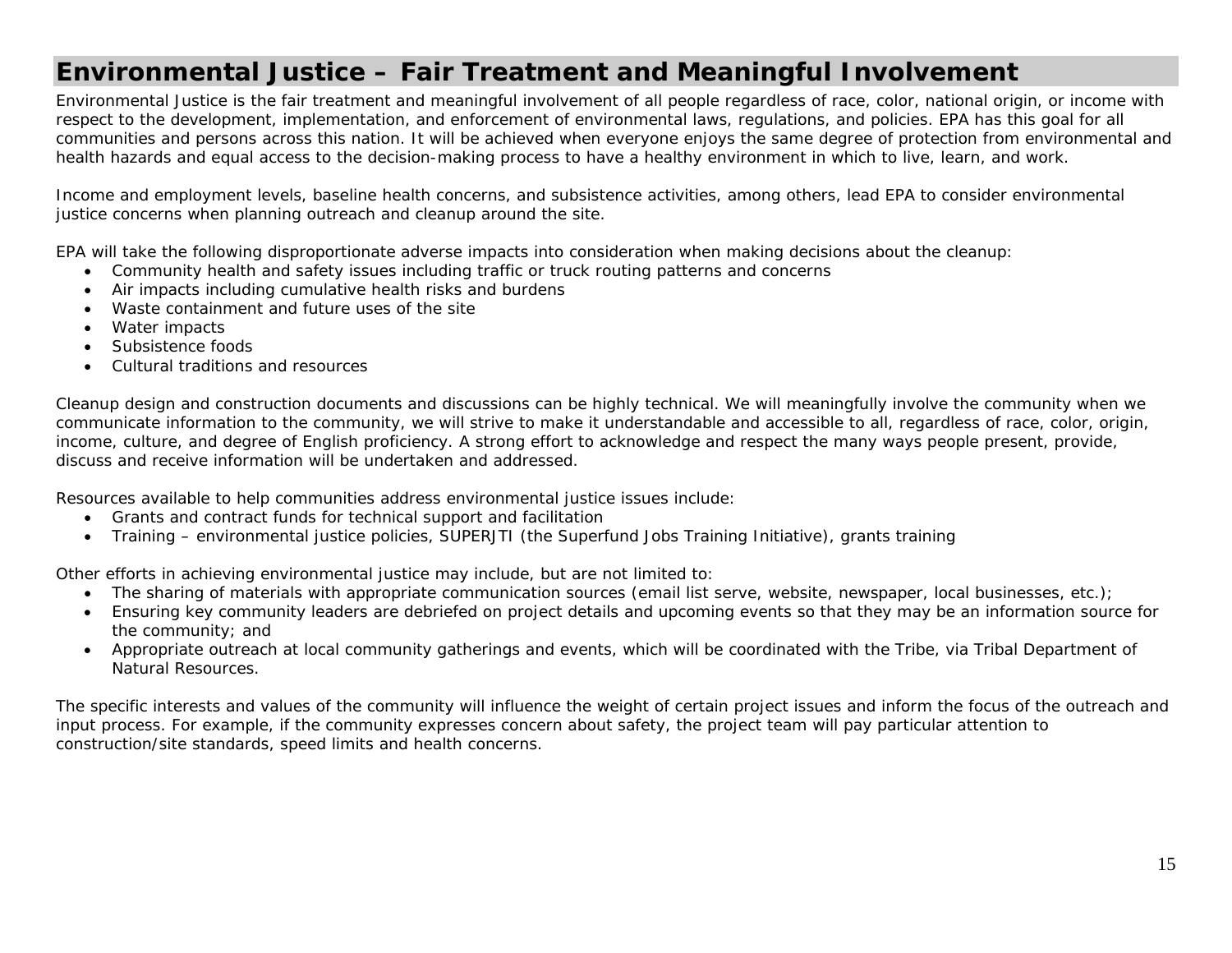### **Tribal Consultation – Coordination with the Spokane Tribe of Indians**

EPA's policy is to consult on a government-to-government basis with federally-recognized tribal governments when EPA actions and decisions may affect tribal interests. Consultation is a process of meaningful communication and coordination between EPA and tribal officials prior to EPA taking actions or implementing decisions that may affect tribes. As a process, consultation includes several methods of interaction that may occur at different levels. For more information, see EPA's Policy on Consultation and Coordination with Indian Tribes (May, 2011), which is posted at: http://www2.epa.gov/tribal/epa-policy-consultation-and-coordination-indian-tribes. EPA Region 10's working definition of Tribal Consultation is posted at: http://www2.epa.gov/tribal/region-10-tribal-program.

Consultation should occur early enough to allow tribes the opportunity to provide meaningful input that can be considered prior to EPA deciding whether, how, or when to act on the matter under consideration. As proposals and options are developed, consultation and coordination should be continued, to ensure that the overall range of options and decisions is shared and deliberated by all concerned parties, including additions or amendments that occur later in the process.

Region 10 has a Senior Tribal Policy Advisor, Jim Woods, who is a member of the Makah Indian Nation. Jim has an extensive background in tribal natural resource policy. Jim is a close advisor to the Regional Administrator, Deputy Regional Administrator and Executive Team.

Activities taken to date:

- EPA has consulted with the Tribal government at key points of the study phase and during litigation and negotiations with the mining company. EPA will continue consultation throughout the cleanup process.
- EPA representatives coordinate with the Spokane Tribe's Department of Natural Resources and the designated Superfund Coordinator, Randy Connolly. In turn, Randy coordinates document reviews and serves as a point of contact for EPA on day-to-day communications and as the overall tribal representative for the project. EPA relies on Randy to relay information to other Tribal officials and the Tribal government.
- $\bullet$  Technical documents, such as plans, reports, and related correspondence, are provided to the Tribal Superfund Coordinator for review prior to being finalized.
- $\bullet$  The EPA Project Manager and Community Involvement Coordinator coordinate as needed with EPA's Tribal Liaison, Jim Zokan, with project managers for other sites that affect the Spokane Tribe, and with other EPA staff managing grants to the Spokane Tribe.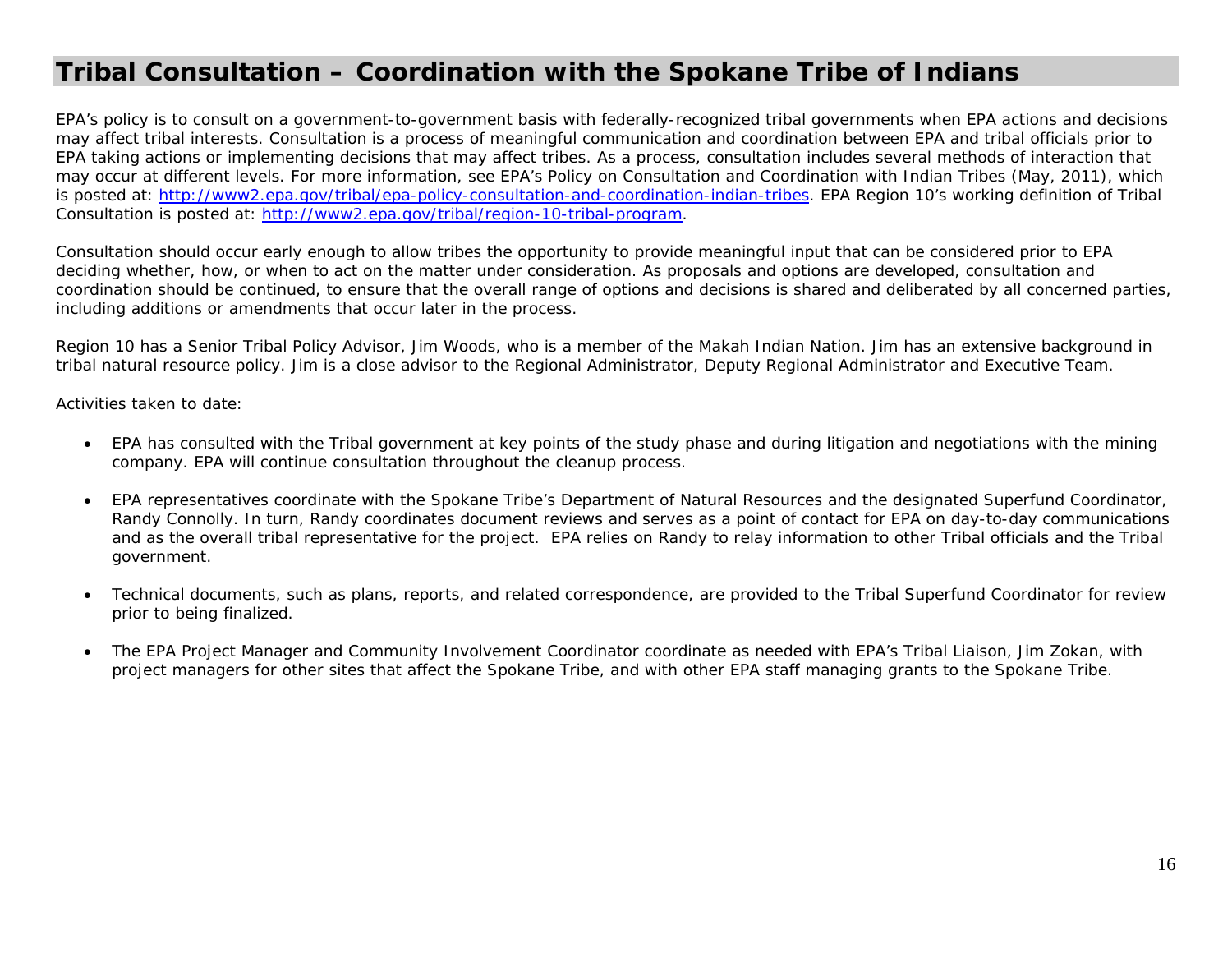### **General Overview of the Superfund Cleanup Program**

The following is a general listing of the many steps in EPA's cleanup process. As of November 2015, Midnite Mine Superfund Site is at the completion of the Remedial Design phase, so Step 8 will be the next step.

#### **1. Site Discovery**

The first step in the Superfund process is called Site Discovery. This term applies to all of the different ways that EPA becomes aware of the need to consider a site for cleanup. Sometimes the notification comes from the general public, sometimes from a State that has been working on the site, and sometimes other sources, such as the media or a Tribe, bring the site to EPA's attention.

#### **2. Preliminary Assessment/Site Investigation (PA/SI)**

Following Site Discovery, EPA reviews any existing information, including prior sampling results, in a step called the Preliminary Assessment. This is followed by various activities such as a site visit or additional sampling, which are called the Site Investigation. Together these are called the Preliminary Assessment/Site Investigation or PA/SI.

#### **3. National Priorities List (NPL) Process**

If the information warrants it, EPA then goes through the National Priorities Listing (NPL) process, which requires an analysis of the types of known or suspected contaminants and their location next to people or the environment, to determine the potential for harm. The analysis document, the NPL Scoring Package, becomes the basis for approaching a State's Governor to request the State's agreement for proposing that the site be added to the National Superfund List.

#### **4. Remedial Investigation (RI)**

Following NPL listing, EPA designs a thorough investigation of the site, characterizing both the lateral extent of contamination (the area affected and to what depth), and the types and concentrations of contaminants. This usually involves a significant air, soil, surface water and/or groundwater sampling process and often times multiple sampling events that can take many years. During this time, the site's Community Involvement Coordinator conducts stakeholder interviews to help understand the unique issues and concerns. This information rolls into a Community Involvement Plan (CIP) which organizes EPA's public participation effort. The CIP shows how, when and where EPA will provide information the public needs to understand our work, and to show how the community can be actively involved in the cleanup process. The CIP includes contact information and tools generally used to exchange information and ideas between the community and EPA. Sometimes at the conclusion of the RI, EPA issues a fact sheet that summarizes the findings. The RI is placed in the Information Repository (usually at a library) and some portions are placed on a site-specific EPA website.

#### **5. Feasibility Study (FS)**

Once the contamination has been identified, EPA develops a list of possible ways to address it. The tools, techniques and process are organized into alternatives, often with multiple elements, that are evaluated using a number of criteria, including protectiveness of human health and the environment, ease of implementation, cost, and time to reach cleanup goals. Sometimes certain elements are tested at a small scale in the laboratory or in the field. These are called treatability studies. Their results of the Feasibility Study help EPA decide which alternatives should be considered and offered to the public for their comments. For this site, the Feasibility Study is available in the Information Repository and on the EPA website. The RI and FS are often spoken of in combination because they are often part of the same scope of work, so they are often described as the "RI/FS process".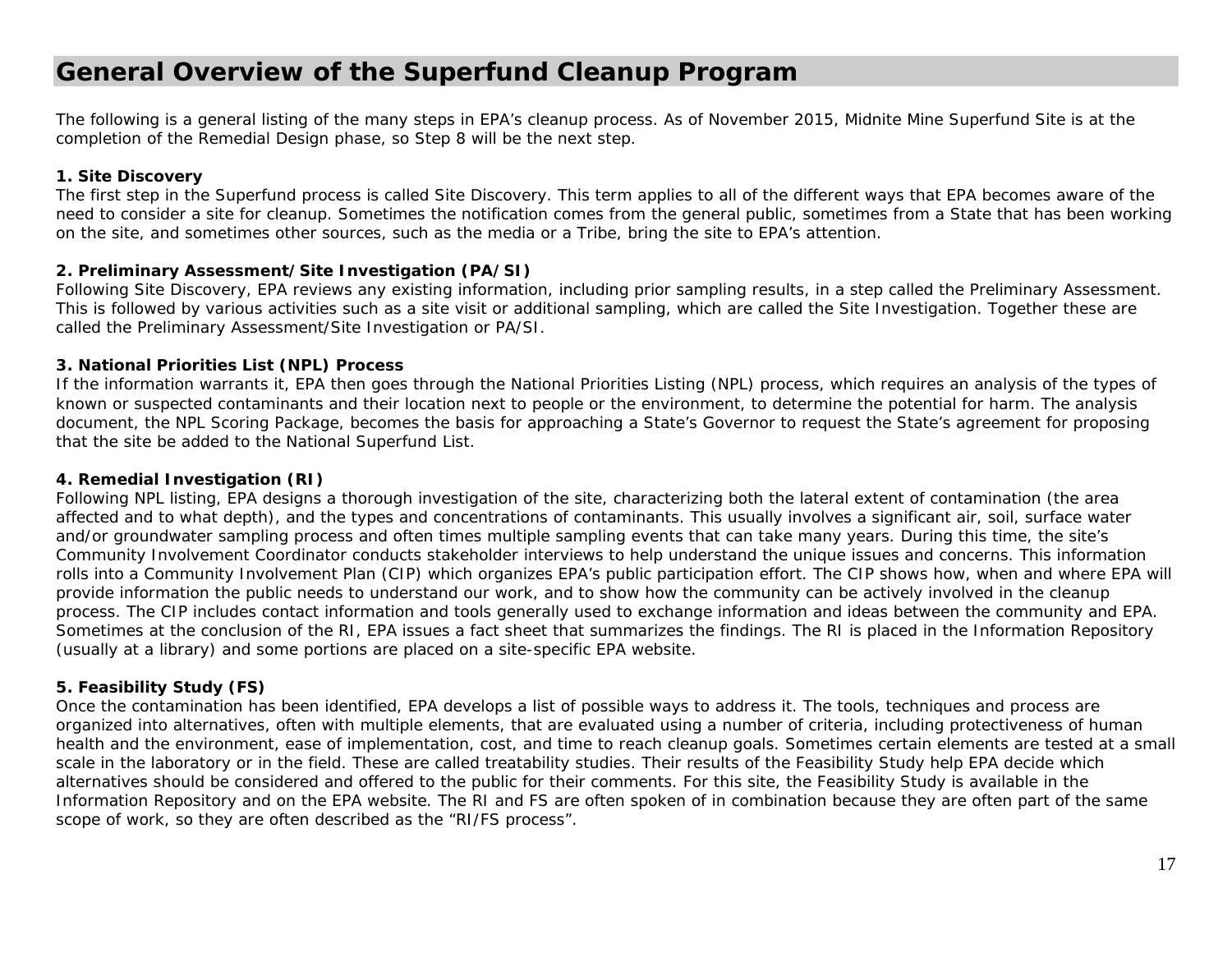#### **6. Proposed Plan (PP)**

A Proposed Plan is a short document written to describe EPA's preferred cleanup alternative for stakeholders. The Proposed Plan is distributed by EPA and is available for a formal 30-day comment period (minimum). The plan summarizes the findings of RI/FS, compares various ways to address site contamination, identifies EPA's preferred alternative, and explains how to provide public comments to EPA on the plan.

#### **7. Remedial Design (RD)**

Remedial Design is the development of the Basis of Design Report, including engineering drawings and specifications, for a site cleanup. This phase follows the remedial investigation/feasibility study. A fact sheet is distributed when the design work is final.

#### **8. Remedial Action (RA)**

Remedial Action is the actual implementation of the cleanup at the site. For this site, it will include removal and containment of waste piles/rock/protore/contaminated soil and sediment, earthwork, long-term site management, and implementation of institutional controls or any other aspect necessary for the selected remedy in the Record of Decision.

#### **9. Five-Year Review**

This is an analysis prepared every five years to determine if completed site remedies remain protective of human health and the environment. Prior to beginning the Five-Year Review process, EPA notifies the community and asks members to provide any information they have about the operations of the remedy as it currently stands, or any issues and concerns that have arisen regarding the remedy. When the Five-Year Review report is complete, the community is notified of the results and the document is posted on EPA's website.

#### **10. Delisting**

When a site has met its cleanup objectives, it can be removed from the National Priorities List (NPL or the Superfund List). When proposing removal of a site from the NPL, the public is notified and a comment period is held on the delisting process.

#### *One other step in the site's cleanup process might occur.*

#### **1. ROD Amendment/Explanation of Significant Differences**

If a final remedy needs to be significantly changed after a Record of Decision has been made, EPA will prepare either a ROD Amendment or an Explanation of Significant Differences depending on the nature of the proposed changes. EPA will notify the public and describe the community involvement activities for this action.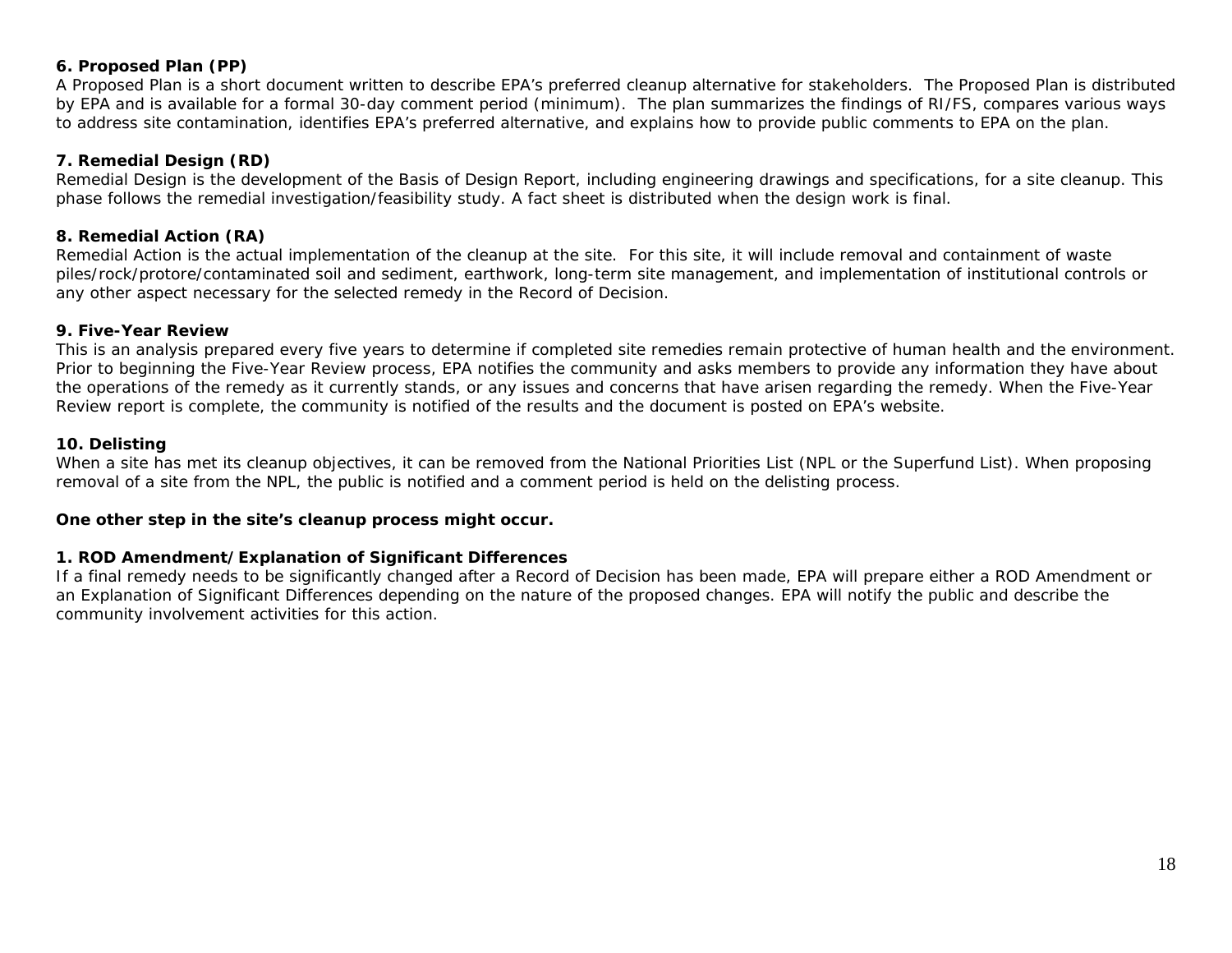### **ATSDR - Excerpt from Public Health Assessment**

*In 2010, the Agency for Toxic Substances and Disease Registry published a public health assessment (PHA) that evaluated potential health hazards associated with exposures to environmental contaminants from the Midnite Mine site.* 

#### **What is ATSDR?**

The Agency for Toxic Substances and Disease Registry (ATSDR) is the federal public health agency whose mission is to prevent adverse human health effects that result from hazardous waste exposure. The agency conducts public health assessments (PHAs) or evaluations to determine whether communities have been exposed to hazardous waste and then provides health information to prevent harmful exposures and related diseases.

#### **What is environmental exposure?**

Environmental exposure occurs when you contact a chemical substance or radioactive material in your environment. This could be where you work, live, and/or play. For chemical exposure to occur you must come in contact with the substance or material and it must enter or touch your body. Exposure to radioactive material can occur these ways too, or it can enter your body if you are close to it.

#### **Excerpt from ATSDR's Public Health Assessment**

"In preparing this PHA, ATSDR gathered and reviewed numerous reports, studies and sampling data collected by various parties, including EPA's contractors for the Midnite Mine Remedial Investigation/Feasibility Study (RI/FS), and, Expanded Site Investigation, by other federal governmental agencies, and by a contractor for Dawn Mining Company (DMC).

ATSDR's public health conclusions about potential exposures to environmental contaminants at the Midnite Mine site are as follows:

- c Exposure to site contaminants (metals or radionuclides) is a public health hazard for individuals who use the mining-affected area for traditional and subsistence activities. This category indicates that long-term exposure to site contaminants could cause harmful health effects. The specific activities associated with these exposures are as follows:
	- drinking water from drainages and seeps in the mining-affected areas;
	- breathing water vapor generated by heating water from drainages and seeps during sweat lodge ceremonies;
	- accidentally ingesting sediments along seeps and drainages in the mining-affected area;
	- eating terrestrial plants and roots in mining-affected area;
	- eating aquatic plants from drainages in the mining-affected area or from Blue Creek;
	- eating fish from Blue Creek.
- • Exposure to site contaminants is not an apparent public health hazard for individuals who visit the mining-affected area (including Blue Creek), but do not conduct traditional or subsistence activities. This category indicates that human exposure might be occurring, but the exposure is not expected to cause any harmful health effects.
- • Exposure to physical hazards and site contaminants in plants, water, and surface materials in the mined area is currently not an apparent public health hazard because the mined area is completely fenced and access is restricted.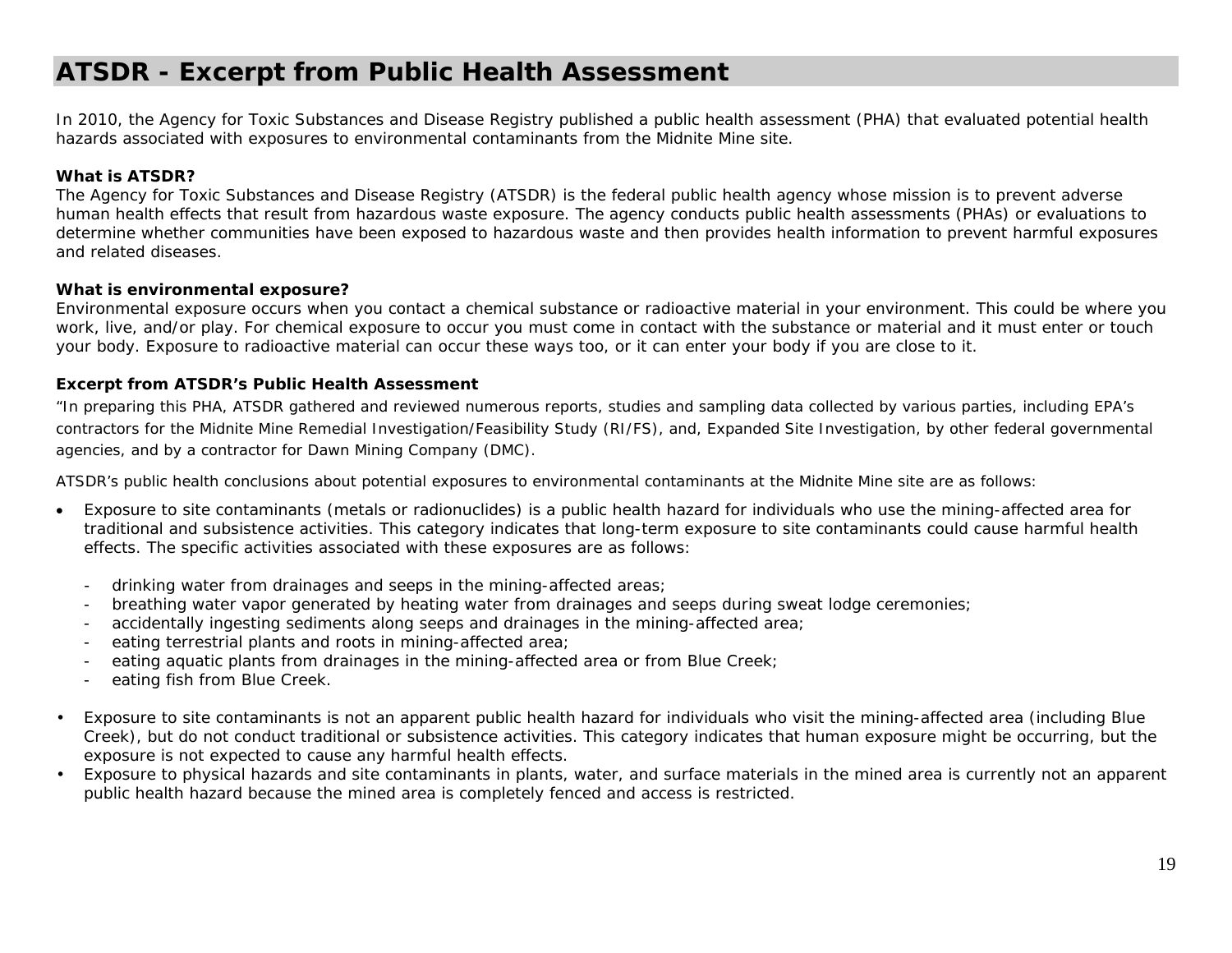- • Exposure to site contaminants from eating meat or organs (e.g., liver, kidneys) from big game (e.g., deer, elk) that graze, forage, or live in the mined or mining-affected area is an indeterminate public health hazard because data (i.e., contaminant concentrations in game meat or organs) are not available to evaluate those potential exposures.
- • Exposure in the future to contaminated groundwater from private drinking water wells and to radon in indoor air is an indeterminate public health hazard because it is not known if residences will be built in the mining-affected area or if such residences would use private wells as a source of drinking water.
- • The remedy selected by EPA in its Record of Decision (ROD) for remediating the Midnite Mine site is protective of public health. The selected remedy includes excavation and consolidation of mine wastes in the mined area; collection and treatment of contaminated mine seeps; institutional controls and access restrictions; and measures (such as signs and advisories) to minimize potential exposures to contaminants in groundwater, surface water, sediment, plants, and wild game, until cleanup levels are achieved.

Based on those conclusions, ATSDR made the following public health recommendations:

- •Ensure that warning signs are posted and clearly visible at each of the gates to the mined area.
- •Continue to restrict access to the mined area and maintain fencing until cleanup of the mined area has been completed.
- • Continue interim measures to reduce contaminant releases from the mined area to nearby surface waters, including Blue Creek (e.g., controlling water levels in the open mine pits, capturing contaminated seeps, operating the water treatment plant).
- •Implement institutional controls to prevent use of groundwater in the mining-affected area until established cleanup levels are met.
- • Reduce potential exposures to site contaminants in surface waters, sediments, fish, plants, and big game by installing signs or issuing notices advising tribal members not to:
	- use water from seeps, drainages, or Blue Creek for drinking or sweat lodge ceremonies;
	- gather plants in or along mine drainages and Blue Creek in the mining-affected area;
	- consume fish from Blue Creek;
	- consume the organs, especially the liver and kidneys, from deer, elk, or other big game harvested in or near the Blue Creek drainage area.
	- Sample plants in the mining-affected area that are commonly used by tribal members for subsistence, medicinal, religious, or other traditional purposes, and analyze the samples for metals and radionuclides.
	- Collect tissue samples from fish in Blue Creek and analyze the samples for metals and radionuclides.
	- Conduct a study of contaminants in meat and organs (e.g., liver, kidneys) of big game (e.g., deer, elk) that live or forage in the Blue Creek drainage area.
	- Conduct appropriate health education activities to increase public awareness of potential exposures to environmental contaminants from the site and of ways to reduce or prevent such exposures."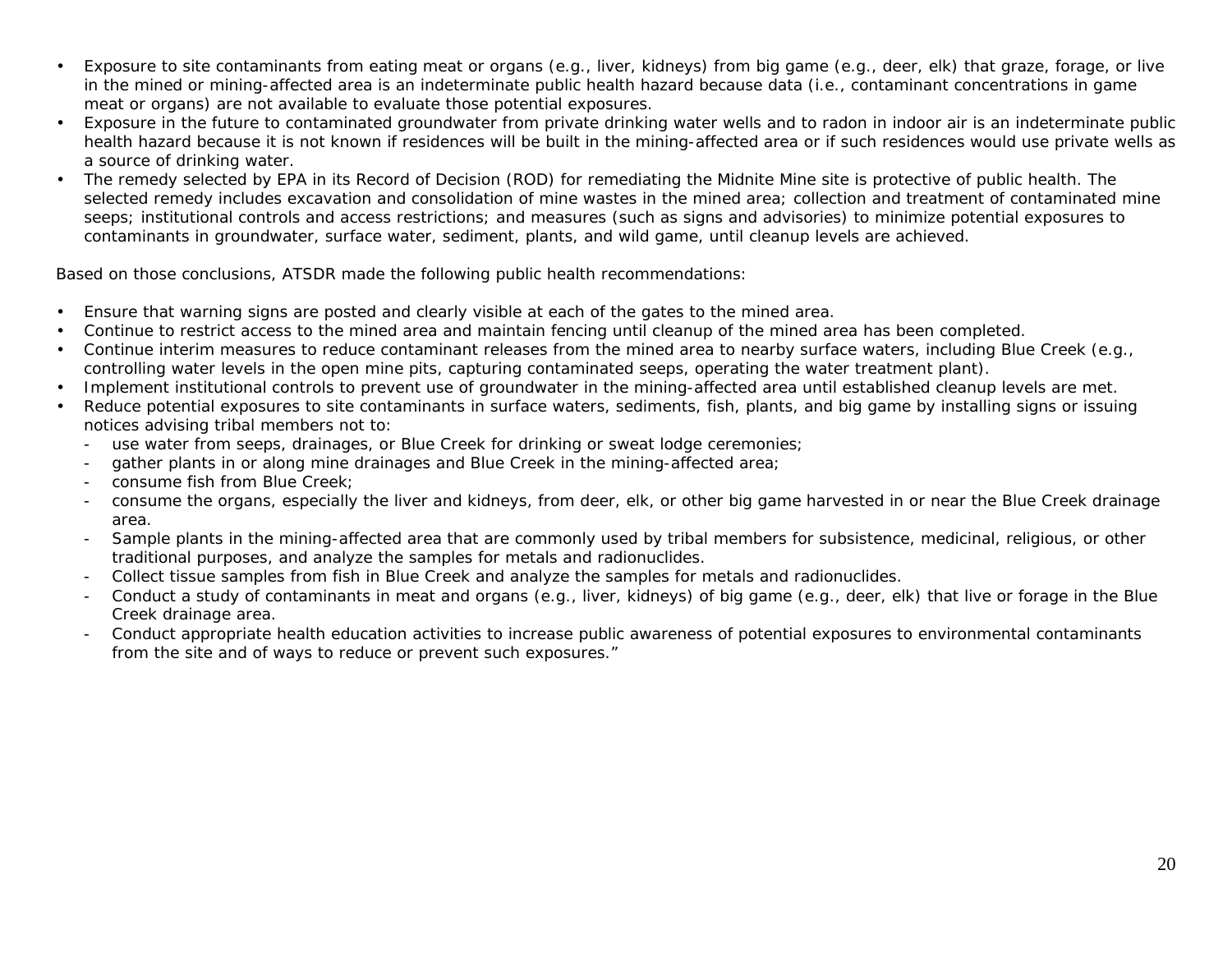### **Past Community Involvement for Midnite Mine Site**

EPA staff have met and talked, at meetings and informally, with members of the community during the study and decision phase. Input EPA received between 1999 and 2014 are listed in an earlier version of this plan (most recently March 27, 2012), which is now stored in the EPA Superfund Records Center. Also, the ROD includes a summary of public comments and EPA responses to the comments, and the Basis of Design Report and Drawings includes a document that summarizes comments received on the design documents and responses to comments.

#### **Earlier questions, concerns and issues relating to the Midnite Mine Superfund Site have fallen into several categories:**

- $\bullet$ EPA's relationship with the community
- $\bullet$ The Tribe's cultural relationship to land and resources
- $\bullet$ Health concerns – cancer risk, indoor air, food/water consumption and direct contact with water or dust/dirt
- $\bullet$ Cleanup: methods, timing, adequacy
- $\bullet$ The need for jobs and job training
- $\bullet$ Worker health and safety
- $\bullet$ Psychological impacts in community
- $\bullet$ Safety of food supply
- Access to the site
- $\bullet$ Construction materials
- $\bullet$ How decisions will be made in site design and how community can provide input
- $\bullet$ Future uses of the site

#### **Past community involvement activities:**

- $\bullet$ April 1998: Fact sheet distributed.
- c February 1999: A 60-day public comment period was held following the proposal to add the Midnite Mine site to EPA's National Priorities List.
- 0 March 1999: EPA representatives met with members of the Tribal Council to discuss the site and interview them for the Community Involvement Plan. Their comments were included in the Appendix of the CIP.
- July 1999: The Tribe hosted a meeting for EPA to talk with Tribal members and conduct community interviews. Concerns expressed during the July meeting were outlined in the Appendix to the Community Involvement Plan.
- $\bullet$ July 1999: Fact sheet distributed.
- $\bullet$ August 1999: Notices were posted to announce an upcoming EPA roadside radiation scan.
- $\bullet$ October 1999: Fact sheet distributed
- $\bullet$ January 2001: Public informational meeting held in Wellpinit
- 0 June 2001: Fact sheet distributed
- $\bullet$  June 2001: Customer Feedback surveys were sent to the entire mailing list. Nineteen of these forms were returned to EPA, which helped us see what was working and what could be improved or changed in our fact sheets. A summary of comments are listed in the 2001 CIP.
- October 2001: Fact sheet distributed.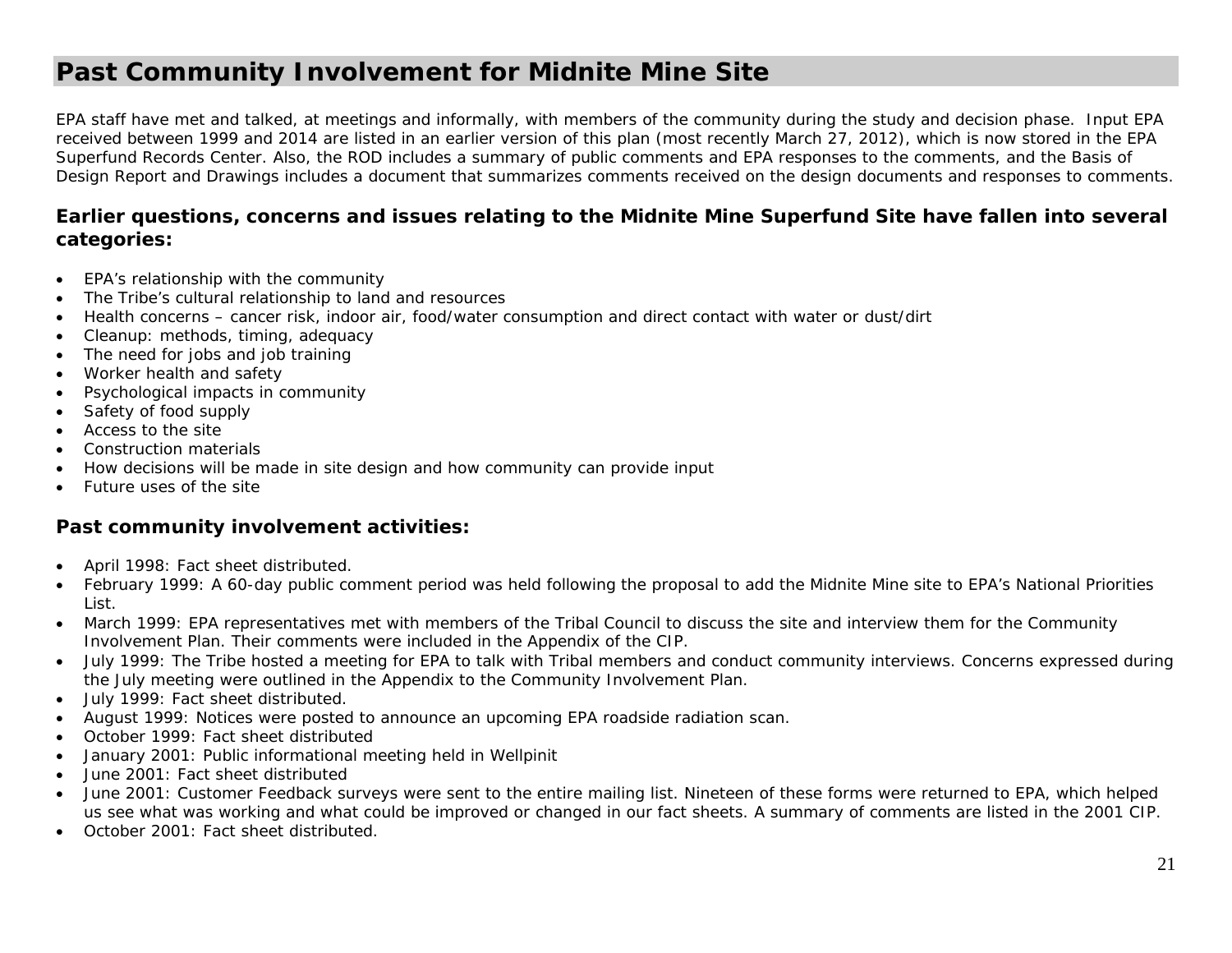- e October 2001: Public informational meeting held in Wellpinit.
- $\bullet$ December 2001: EPA finalized community involvement plan.
- Summer 2002: EPA worked with the Tribe to set up a Midnite Mine educational kiosk at the Tribal Center. It included: a large photograph and map of the mine; a health-risk graphic; contacts; general background information about the mine; cleanup steps; tips on how to get involved; a place for current fact sheets and other site-related information.
- October 2002: Fact sheet distributed.
- October 2002: EPA mailed a survey to the Spokane Tribe mailing list asking about site-related health concerns. The survey was enclosed with a fact sheet. EPA's purpose was to get ideas to help us improve our outreach efforts. We received 44 responses and compiled the results. A summary is provided in the 2003 CIP.
- November 2002: Public informational meeting held in Wellpinit.
- March 2003: To address the concerns heard in the 2002 survey, EPA sent a list of potential outreach recommendations to the Spokane Tribe for comment.
- In April 2003, EPA staffed an informational booth at the Wellpinit School Annual Health Fair. Many people stopped by to talk with us and pick up materials.
- June 2003: A postcard was mailed to announce a public informational meeting.
- June 2003: Public informational meeting. EPA provided the survey results and outreach recommendations. These are also posted on the EPA Midnite Mine web site.
- Summer 2003: 30-day public comment period to gather comments on a proposal to remove radioactive roadside ore at Midnite Mine. An announcement of the public comment period was published in the Rawhide Press and sent to EPA's Midnite Mine mailing list. We also announced the comment period at the June 17, 2003 public informational meeting, and mailed a postcard announcement to EPA's mailing list.
- $\bullet$ 2003: Community involvement plan (CIP) updated.

### **2005 Remedial Investigation/Feasibility Study:**

- $\bullet$ Written site updates issued at least annually (twice yearly for the first several years).
- $\bullet$ Public meetings were held in Wellpinit with a similar frequency.
- $\bullet$ Key reports were made available to the public, at EPA and the Spokane Tribe Department of Natural Resources.
- $\bullet$ EPA published information about the RI/FS in the Rawhide Press.
- e EPA staff made educational visits to classrooms and held meetings with community members and groups interested in the Site.
- $\bullet$  EPA staff participated in a health fair attended by students, teachers, parents, and others. EPA staff also presented information at several meetings of the Sovereignty Health Air Water Land (SHAWL) Society and Community Uranium/Radiation Education (CURE) community groups.
- $\bullet$  Through the EPA-funded program for Technical Outreach Services for Native American Communities (TOSNAC), the community groups had access to technical support for reviewing and interpreting technical documents.

### **Proposed Plan and Administrative Record (2005), Record of Decision (2006):**

October 3, 2005. A notice of the availability of the Proposed Plan and Administrative Record was published in the Spokesman Review and a complete copy of the Administrative Record was placed in the information repository at the Spokane Tribal College and Community Library on the Spokane Reservation in Wellpinit. A copy was also made available at the Superfund Records Center in the EPA Region 10 office in Seattle.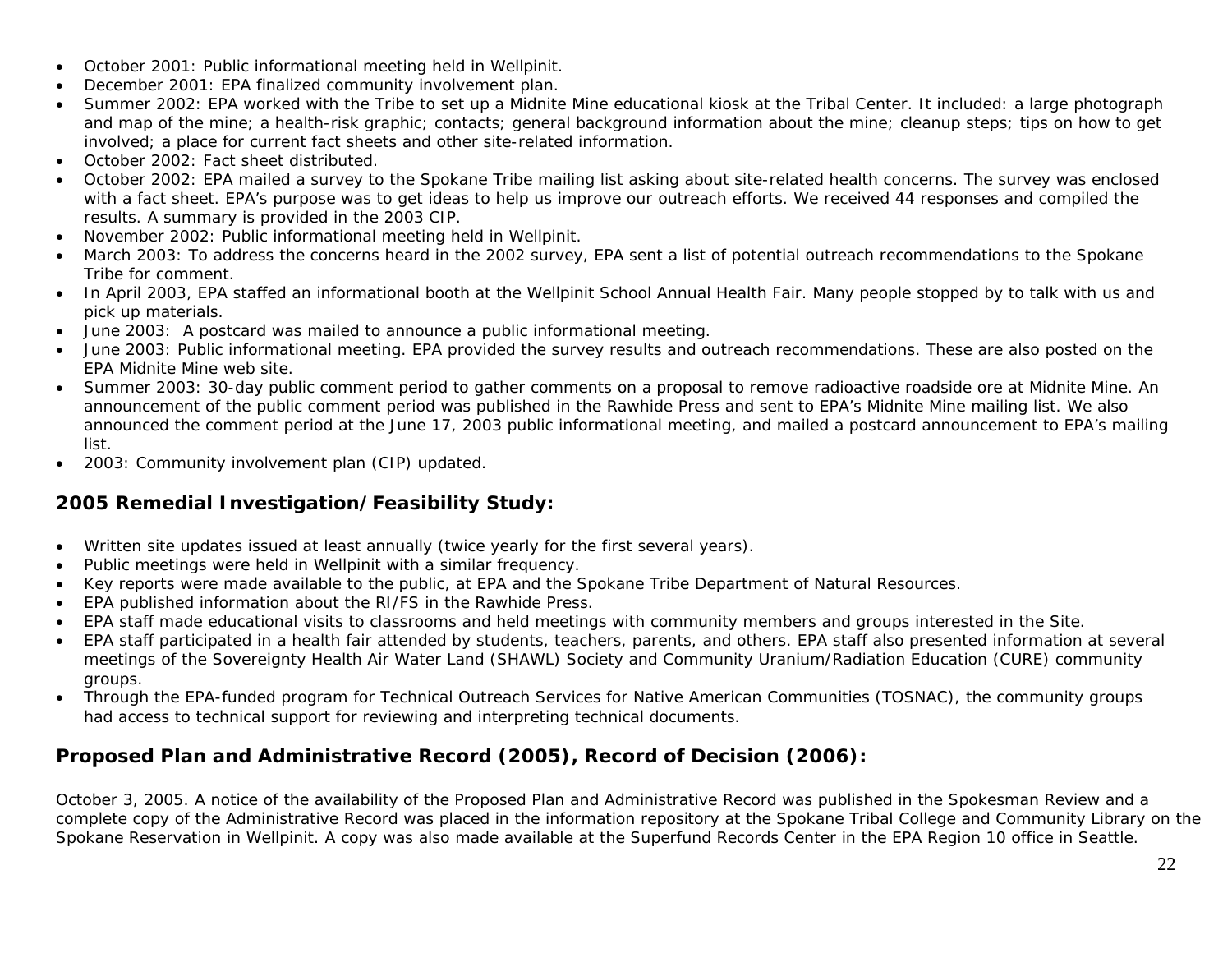In 2005, EPA provided an initial 30-day comment period on the Proposed Plan. An extension to the public comment period was requested. In response, EPA extended the comment period by 30 days, to December 7, 2005. On November 2, 2005, several individuals and groups requested additional time for comment, and EPA further extended the comment period to January 18, 2006. Including extensions, the public comment period totaled 105 days.

Public meetings related to the Proposed Plan were held on October 19, 2005, November 2, 2005, and January 18, 2006. At the first meeting, EPA presented the Proposed Plan and informally answered community questions. The latter two meetings were formal hearings, with comments recorded by a court reporter for consideration by EPA. EPA's response to comments received during the public comment period is included in the Responsiveness Summary, which is part of the Record of Decision.

The Selected Remedy in this Record of Decision is based on the Administrative Record for the Midnite Mine Site. The Administrative Record file includes the Proposed Plan, comments and transcripts from formal public hearings, key reports and studies, correspondence, and guidance documents used to support the selection of a response action at the Site, and the Record of Decision. The complete Administrative Record is available at EPA Region 10 in Seattle and the Yiru Scemi Library in Wellpinit (see Contact Information above).

September 29, 2006. Final cleanup plan (Record of Decision, or ROD) for the site was issued. A fact sheet was issued in October 2006.

#### **Litigation and Final Settlement Agreement**

2005 – 2008. Litigation with the mining companies and the Tribal Government. During this time period, EPA's Remedial Project Manager communicated directly with community members via email and school presentations.

2008 – 2010. Under the EPA order of November 2008, the mining companies upgraded existing seep capture and surface water controls and added some wells to improve groundwater capture, and began pre-design investigations to refine waste rock volumes, pit capacities, sources of material for use in the cover and drainage layer, and siting for water storage and a new water treatment plant. They worked on land use and technical issues related to a pipeline for treated water to go to the Spokane Arm for discharge. They tested the ion exchange method of removing uranium before creation of the sludge, to change the waste characteristics of the sludge and lower disposal costs.

May 2009 – September 2011. Negotiation of a legal settlement agreement (Consent Decree) for the completion of the design work, cleanup, and long-term operation and maintenance.

September 2011. Consent Decree filed in U.S. District Court – subject to a 30-day public comment period and subsequent approval by the federal court.

### **Remedial Design (Basis of Design Report and Drawings)**

January 2012. Consent decree signed by federal Judge: beginning the Remedial Design phase. Press release issued.